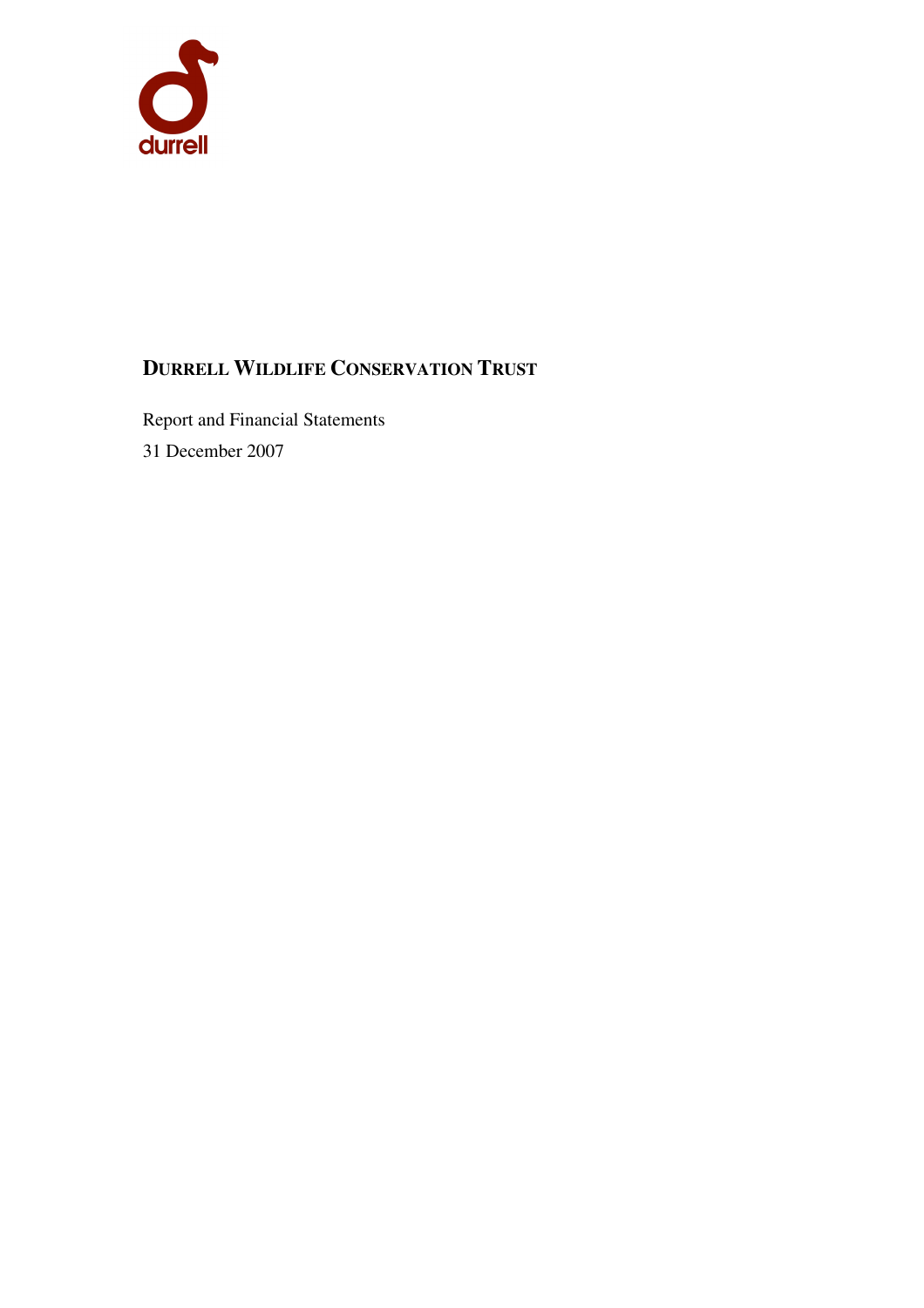# LEGAL AND ADMINISTRATIVE DETAILS

| <b>NAME</b>                                                    | <b>Durrell Wildlife Conservation Trust</b>                                                                                                                                                                                                                                                                                                                                                                                                                     |
|----------------------------------------------------------------|----------------------------------------------------------------------------------------------------------------------------------------------------------------------------------------------------------------------------------------------------------------------------------------------------------------------------------------------------------------------------------------------------------------------------------------------------------------|
| <b>GOVERNING INSTRUMENT</b>                                    | Durrell Wildlife Conservation Trust is an association incorporated<br>under Article 4 of the Loi (1862) sur les teneures en fidéicommis<br>et l'incorporation d'associations, as amended. It is governed by<br>Rules registered in the Royal Court, Jersey on 5 August 2005.                                                                                                                                                                                   |
| <b>PATRON</b>                                                  | Her Royal Highness The Princess Royal                                                                                                                                                                                                                                                                                                                                                                                                                          |
| <b>TRUST PRESIDENT</b>                                         | Mr Robin E R Rumboll FCA                                                                                                                                                                                                                                                                                                                                                                                                                                       |
| <b>HONORARY DIRECTOR</b>                                       | Dr Lee M Durrell BA, PhD                                                                                                                                                                                                                                                                                                                                                                                                                                       |
| <b>CHIEF EXECUTIVE</b>                                         | Dr Mark R Stanley Price MA, DPhil (until 5 May 2008)                                                                                                                                                                                                                                                                                                                                                                                                           |
|                                                                | Mr Paul Masterton (from 6 May 2008)                                                                                                                                                                                                                                                                                                                                                                                                                            |
| OF<br><b>BOARD</b><br><b>CHAIRMAN</b><br>OF<br><b>TRUSTEES</b> | Advocate Jonathan White (elected May 2006)                                                                                                                                                                                                                                                                                                                                                                                                                     |
| <b>VICE CHAIRMAN</b>                                           | Ms Tricia Kreitman BSc (Hons) (elected May 2006)                                                                                                                                                                                                                                                                                                                                                                                                               |
| <b>HONORARY TREASURER</b>                                      | Mr Mark A Oliver BSc (Hons), FCCA MCMi (Elected May 2006)                                                                                                                                                                                                                                                                                                                                                                                                      |
| <b>HONORARYSECRETARY</b>                                       | Mr Derek Maltwood                                                                                                                                                                                                                                                                                                                                                                                                                                              |
| <b>TRUSTEES</b>                                                | Elected by the Members in General Meeting                                                                                                                                                                                                                                                                                                                                                                                                                      |
|                                                                | Mr Martin Bralsford, MSc, FCA, FCT<br>Mr Christopher Collins, BA, M.CAM (elected May 2007)<br>Ms Katie Gordon, BSc (Hons) (elected May 2006)<br>Mr John Henwood, MBE (elected May 2006)<br>Mr Ian Kerr, BA, CDip AF (co-opted November 2007)<br>Mr David Mace, BSc (elected May 2006)<br>Dr Eleanor Jane Milne-Gulland BA (Hons), PhD (re-elected May<br>2006)<br>Mr R Ian Steven BSc (retired May 2007)<br>Professor Ian R Swingland (resigned November 2007) |
| <b>HONORARY FELLOWS</b>                                        | Sir David Attenborough CBE, FRS<br>Mr John Cleese<br>Mrs Murray S Danforth Jnr<br>Jurat Geoffrey Hamon<br>Mr Reginald R Jeune CBE<br>Dr Alison Jolly BA, PhD<br>Dr Thomas E Lovejoy BS, PhD<br>Dr Jeremy J C Mallinson OBE, DSC, CBiol, FIBiol<br>Professor Robert Martin BA, DPhil, DSC, CBiol, FIBiol<br>Mrs Margaret K Rockefeller<br>General Sir Peter Whiteley GCB, OBE<br>Mr Edward J Whitley                                                            |
| <b>SENIOR EXECUTIVES</b>                                       | Mr Quentin M C Bloxam (Director of Conservation Management)<br>Professor John E. Fa BSc(Hons), D.Phil. (Oxon) (Director of<br><b>Conservation Science</b> )<br>Mr Mark Powell, BA (Hons) (Commercial Director)                                                                                                                                                                                                                                                 |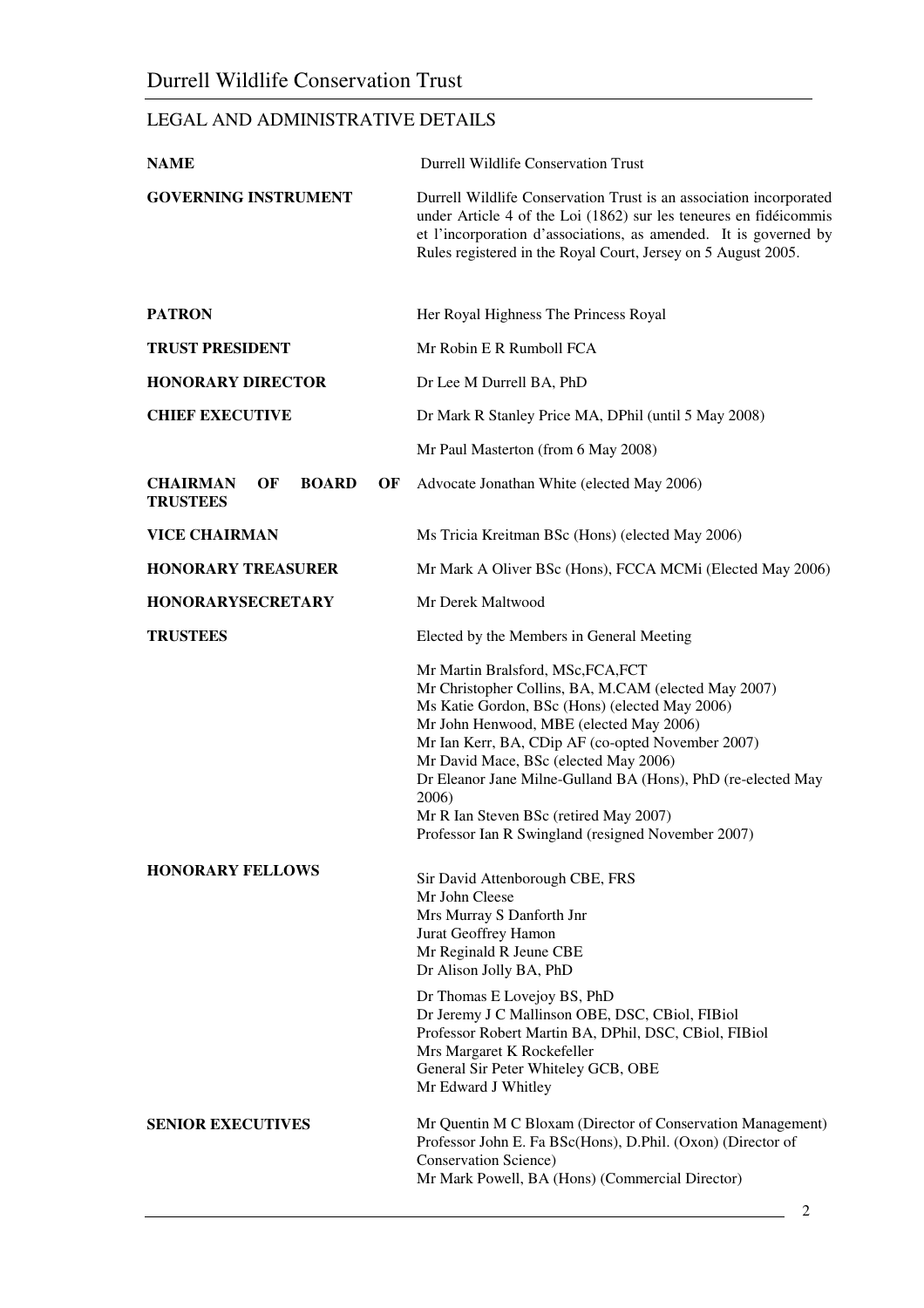# LEGAL AND ADMINISTRATIVE DETAILS

| PRINCIPAL ADDRESS           | Les Augrès Manor<br>Trinity<br>Jersey<br>Channel Islands<br>JE3 5BP                                                        |
|-----------------------------|----------------------------------------------------------------------------------------------------------------------------|
| <b>FOUNDER</b>              | Dr Gerald Durrell, OBE, LHD, DSc, CBiol, FIBiol<br>(Honorary Director, 1963-1995)                                          |
| <b>ADVOCATES</b>            | Mourant du Feu & Jeune<br>22 Grenville Street<br>St Helier<br>Jersey<br>JE4 8PX                                            |
| <b>AUDITORS</b>             | Alex Picot (Appointed 2 April 2008)<br>95-97 Halkett Place<br>St. Helier<br>Jersey<br>JE1 1BX                              |
|                             | Ernst & Young LLP (Resigned 25 March 2008)<br><b>Unity Chambers</b><br>28 Halkett Street<br>St Helier<br>Jersey<br>JE1 1EY |
| <b>BANKERS</b>              | RBSI Custody Bank Limited (trading as NatWest)<br>PO Box 11<br>16 Library Place<br><b>St Helier</b><br>Jersey<br>JE4 8NH   |
| <b>INVESTMENT ADVISORS*</b> | HSBC Investment Management Limited<br>78 St James's Street<br>London<br>SW1A 1HL                                           |

\* Under the Rules of the Trust, the Trust may invest from time to time all monies and the funds of the Trust not immediately required to be expended for the purposes thereof.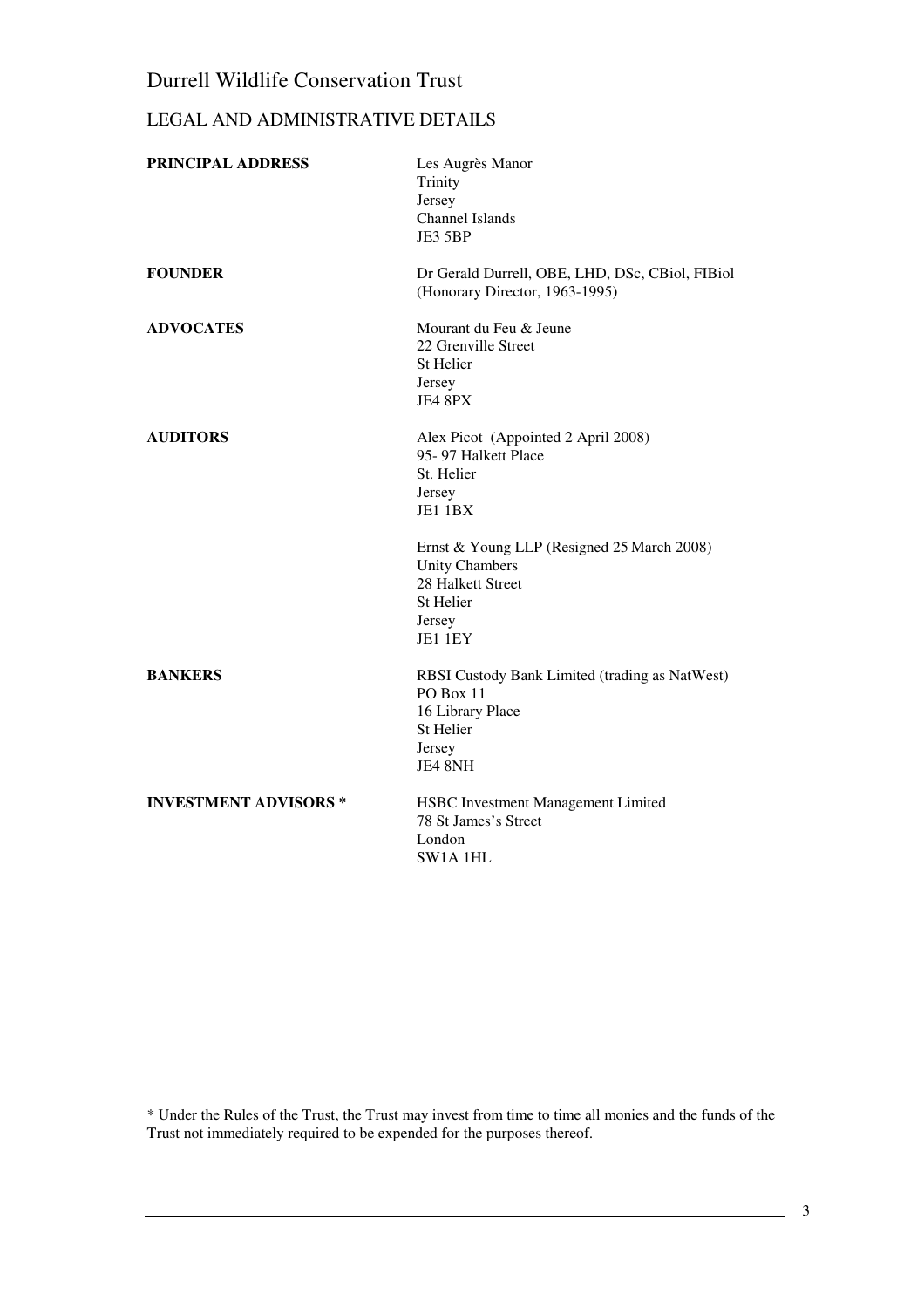# **1. Financial statements**

The accounts comply with all current applicable statutory requirements and with the Rules of the Trust.

# **2. Objects and policies**

The objects of the Trust as set out in the Rules of the Trust are:

i) to promote the conservation of wildlife

 ii) to establish at the Jersey Zoological Park, Les Augrès Manor, Trinity, Jersey or elsewhere, a centre or centres for breeding colonies of animals in danger of extinction in the wild state together with training, education, research and such other activities as may be necessary in furtherance of the objectives of the Trust.

The policies adopted by the Trust to further the above objectives are as follows:

- the continued operation of the Jersey Zoo to breed animals as part of international species
- recovery programmes.
- the management of or participation in species recovery plans for selected species.
- the provision of an International Training Centre in Jersey promoting training in the breeding and conservation of endangered species.
- working with local communities to develop sustainable development strategies to benefit both the local community and ecosystem.
- field research to understand wildlife species and the reasons for their decline.
- habitat purchase and repair to enable species reintroduction programmes to be implemented successfully.

There have been no material changes in the above policies in the last year since the preceding report.

The Trust is organised as follows:

The government of the Trust and the management of its concerns are vested in the Board of Trustees, whose members are elected by the Members of the Trust. The Honorary Director of the Trust is responsible for ensuring that the Rules of the Trust are followed and that the resolutions of the Board of Trustees are duly carried out. The Honorary Treasurer, elected by the members, is responsible for all accounts and the collection of all sums of money due to the Trust. The Chief Executive is responsible for the direction and management of the Trust and for the implementation of the strategic objectives established by Board of Trustees. The day-to-day administration of the Trust is delegated to the Chief Executive, who operates within the Scheme of Delegation for the Chief Executive, which is contained within the Board-approved Governance Procedures.

## **3. Statement of the Board of Trustees' responsibilities in respect of the financial statements**

The Rules of the Durrell Wildlife Conservation Trust require the Board of Trustees to prepare financial statements of the Trust. In preparing the financial statements in accordance with the Statement Of Recommended Practice 'Accounting and Reporting by Charities' issued by the Charity Commission for England and Wales, the members of the Board of Trustees should:

- select suitable accounting policies and then apply them consistently:
- make judgements and estimates that are reasonable;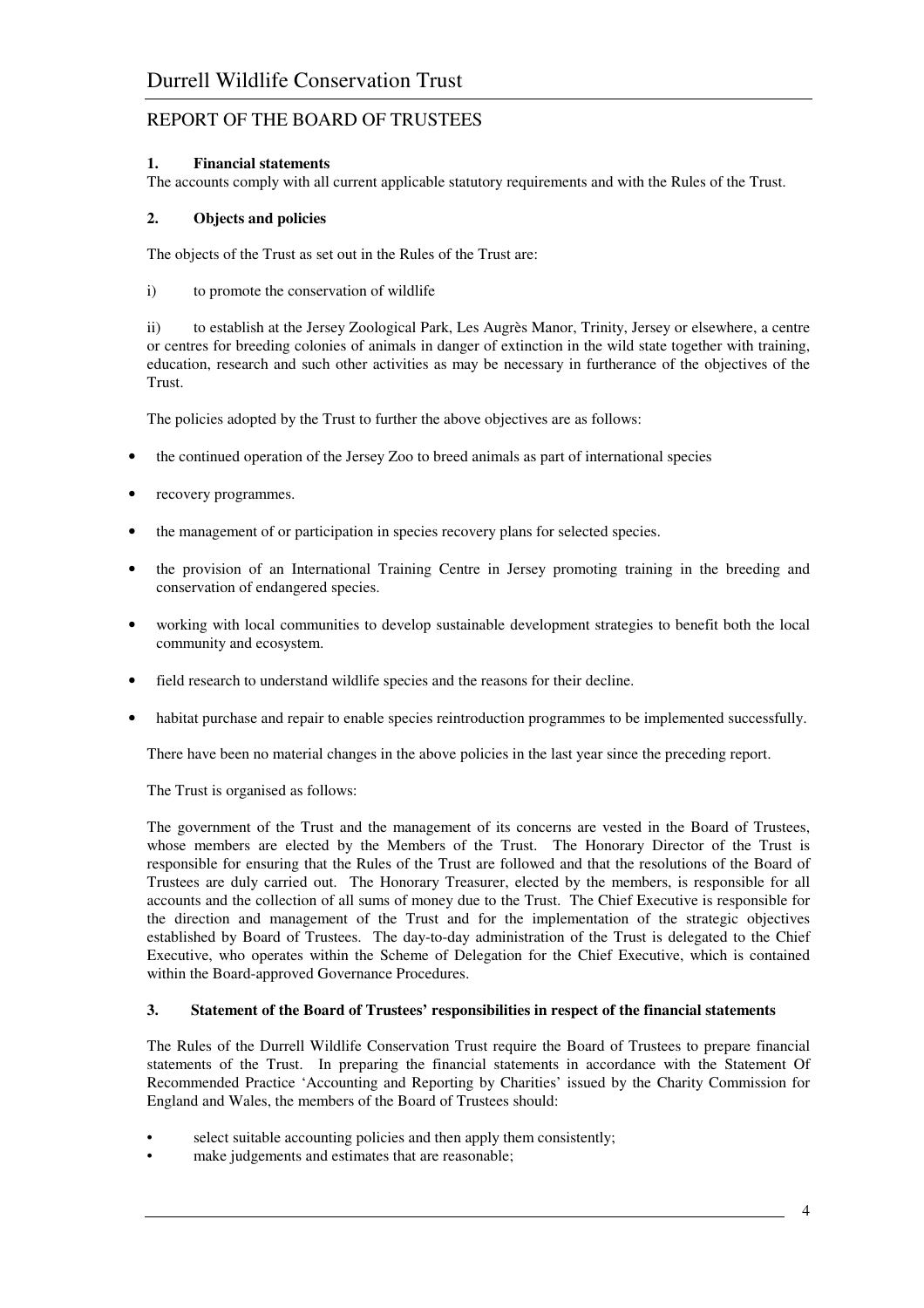#### **3. Statement of the Board of Trustees' responsibilities in respect of the financial statements (continued)**

• prepare the accounts on the going concern basis.

The Board of Trustees is responsible for keeping accounting records which are sufficient to show and are such as to disclose with reasonable accuracy at any time the financial position of the Trust. They are also responsible for safeguarding the assets of the Trust and hence for taking reasonable steps for the prevention and detection of fraud and other irregularities.

## **4. Review of Development, Activities and Achievements during the year**

#### **Conservation**

The year saw a most satisfactory expansion of conservation capacity, and with ever closer integration between activities in the wild and at Jersey.

Our Director of Conservation Science and colleagues further developed the Islands and Highlands concept through further analysis, identifying the world's critical TopSpots for biodiversity conservation effort. This led to a seminal publication in Endangered Species Research and considerable attention both in the media and overseas: the Chile government, for example, debated its TopSpots and prioritised its conservation efforts around them. This approach will guide the objective development of the Trust's conservation programme for at least the next five years. A related achievement was placing the first ever account of all our conservation activities on the website (www.durrell.org/Conservation/Conservation-Report/), where links allow the viewer to zoom into the geographical locations.

Our capacity was enhanced by bringing in a specialist senior conservationist to focus on the growing area of genetics in conservation, and through enhancing our programme management capability through a new appointment.

The status of the world's amphibians is conservation's major global concern now. Durrell has an unmatched track record in amphibian conservation and we have committed whole-heartedly to contributing to the efforts of zoos and institutions around the world. By year end we were about to open our first bio-secure unit for frogs in a modified shipping container. Our Head of Herpetology was invited to training courses in India, Germany, Colombia and Venezuela, as well as hosting a course in Jersey for a working group of the British Association of Zoos and Aquaria. Our Director of Conservation Management held the Chair of the European Association of Zoos and Aquaria annual campaign for 2008 themed on amphibians. We are both collecting donations on site for this, and expect to receive EAZA grants from the monies raised to support work in Madagascar.

Many Jersey staff contributed to our overseas projects, or did other unrelated conservation through opportunities such as the Rumboll Travel Award. For example, a Herpetology Department member carried out field work on the rock iguana of Little Cayman, using techniques developed for the blue iguana on Grand Cayman; this will continue through 2008 with the prospect of a PhD being earned on it; the Deputy Head of Birds spent further time in Madagascar searching for the pochard, 're-discovered' in late 2006; the second survey confirmed its precarious status which will inform a major recovery effort in 2008.

A Mammal Department member reviewed health and management procedures at the pygmy hog breeding centre in Assam and assessed the situation as excellent, an important conclusion in light of the forthcoming return of hogs to the wild. A senior mammal keeper returned to Colombia for a further workshop and development of captive facilities for confiscated white-handed tamarins, and noted significant improvements over the previous year.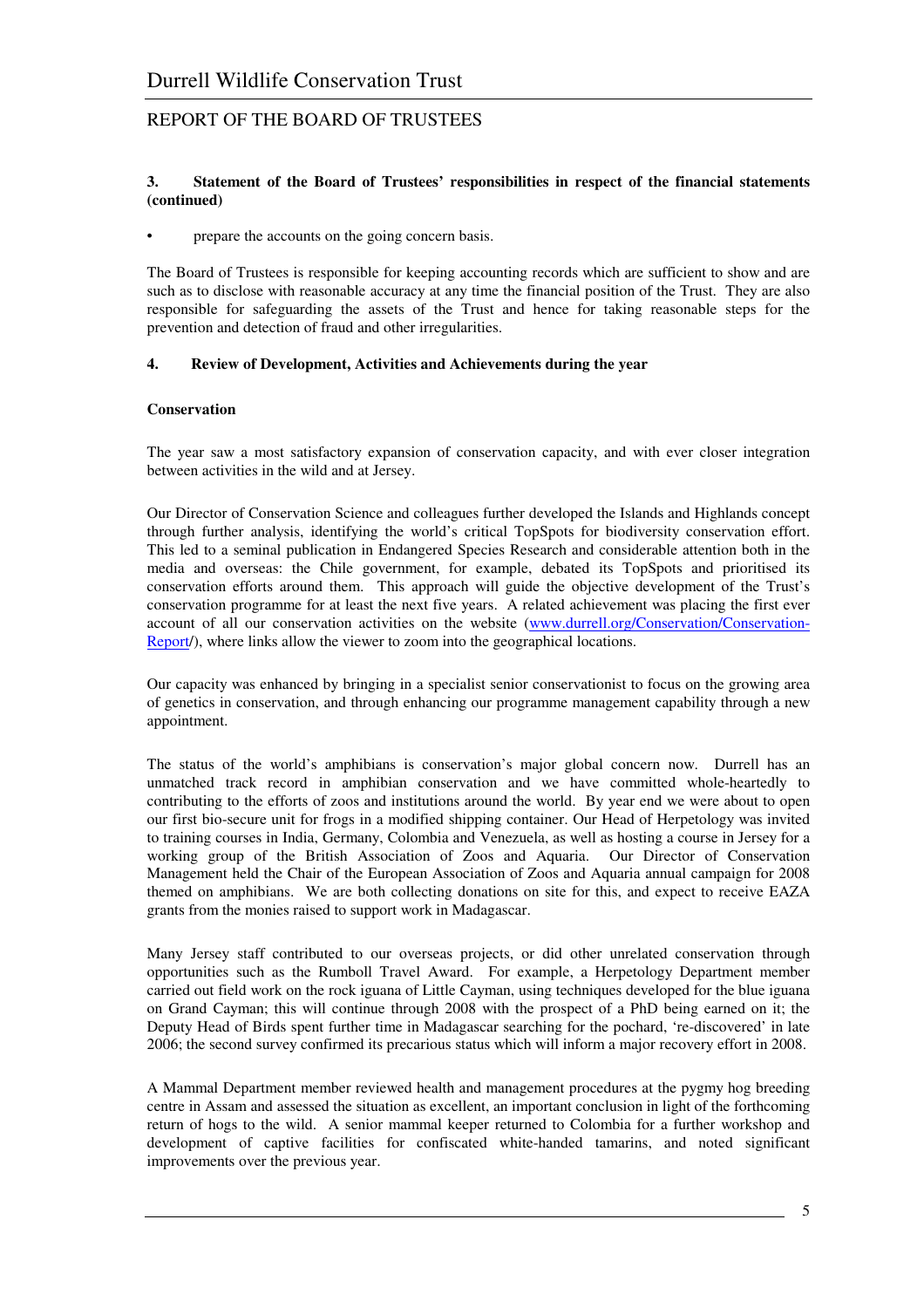Our work in Galapagos continued and intensified: on the mangrove finch where sophisticated techniques to identify the actual threats to the small population in the wild continue and aviaries have been built for conservation breeding in due course; we also participated in a workshop on the highly endangered Floreana mockingbird, which led to Durrell being invited to take a more significant role on behalf of this flagship species.

Bird staff spent time in St. Lucia re-censusing the parrot and developing census techniques that can deliver precision: the population of parrots has manifestly increased greatly, but in 2008 we shall apply the techniques to give a confident population estimate. A repeat survey for the endangered thrasher was also carried out.

Other members of staff visited Spain for the bald ibis; Mauritius to help with hand-rearing of olive whiteeyes; Tahiti to explore the critically endangered Tahiti monarch flycatcher; Borneo for the clouded leopard; Madagascar for the white-collared lemur; and Montserrat to study the Galliwasp, a skink-like reptile that is both rare and very hard to see in the wild.

Our conservation work prompted some significant achievements on a broader scale. For example, completion in 2007 of the Montserrat Biodiversity Assessment has led to creation of the island's first national park, and management plans for the mountain chicken frog and Galliwasp. The Menabe region of Madagascar has been declared a national park, based on Durrell assessment work, and we have been contracted to provide species information for its management plan. At Lake Aloatra our work enabled establishment of a temporary no-fishing zone to allow recovery of fish populations.

The year saw the official status of the echo parakeet in Mauritius improved from Critically Endangered to merely Endangered. We count this as another species saved by Durrell, alongside in Mauritius the pink pigeon and kestrel. Ile aux Aigrettes saw exciting developments; the Telfair's skinks released in late 2006 bred and spread across the island: as a returned native species, it is intriguing that their return has coincided with an apparent drop in the numbers of both introduced geckos and shrews, which were previously in-eradicable.

In Assam, the pre-release station is in full operation: hogs from the secure population at Guwahati since 1996 are now breeding under semi-natural conditions and behaving like their wild ancestors were presumed to do. This is an encouraging sign in anticipation of the first releases into the wild in 2008. Preparations on the ground of infrastructure, personnel and training were well under way at year end. A Durrell paper in a top journal in 2007 described the extreme genetic uniqueness of the pygmy hog, making it of top conservation priority.

Changes within our living collection in Jersey reflected changing conservation priorities. Animal movements showed an increase over 2006. Of 783 individuals exported, the majority (631) were amphibians. In contrast, we imported only 256 individuals, including 200 amphibians. We brought 13 species in for the first time, of which 9 were amphibians and 4 were birds. Two of the latter were to develop techniques for our song-bird programme, especially the tropical mockingbird as a model for the Galapagos Floreana mockingbird. We exited from 8 species in the year: these comprise 6 reptiles, one amphibian and one mammal, the cotton-top marmoset. These developments are all consistent with our push to have the living collection reflect and support our activities in the wild to maximum extent.

Our Veterinary Department had a busy year, with a total of 2,819 clinical events, although most related to preventative medicine and health checks. 2,225 parasitological examinations were carried out, with an increasing proportion being completed at our own facility. Our capacity to provide the service desired to both our Jersey collection and in support of our overseas conservation fell short in 2007. However, this will be alleviated in 2008 through recruitment of a veterinary intern, in collaboration with the University of Cambridge Veterinary School, and our staff vet should then be able to devote more time to applied research and support field conservation work, in which disease survey and the need to avoid introducing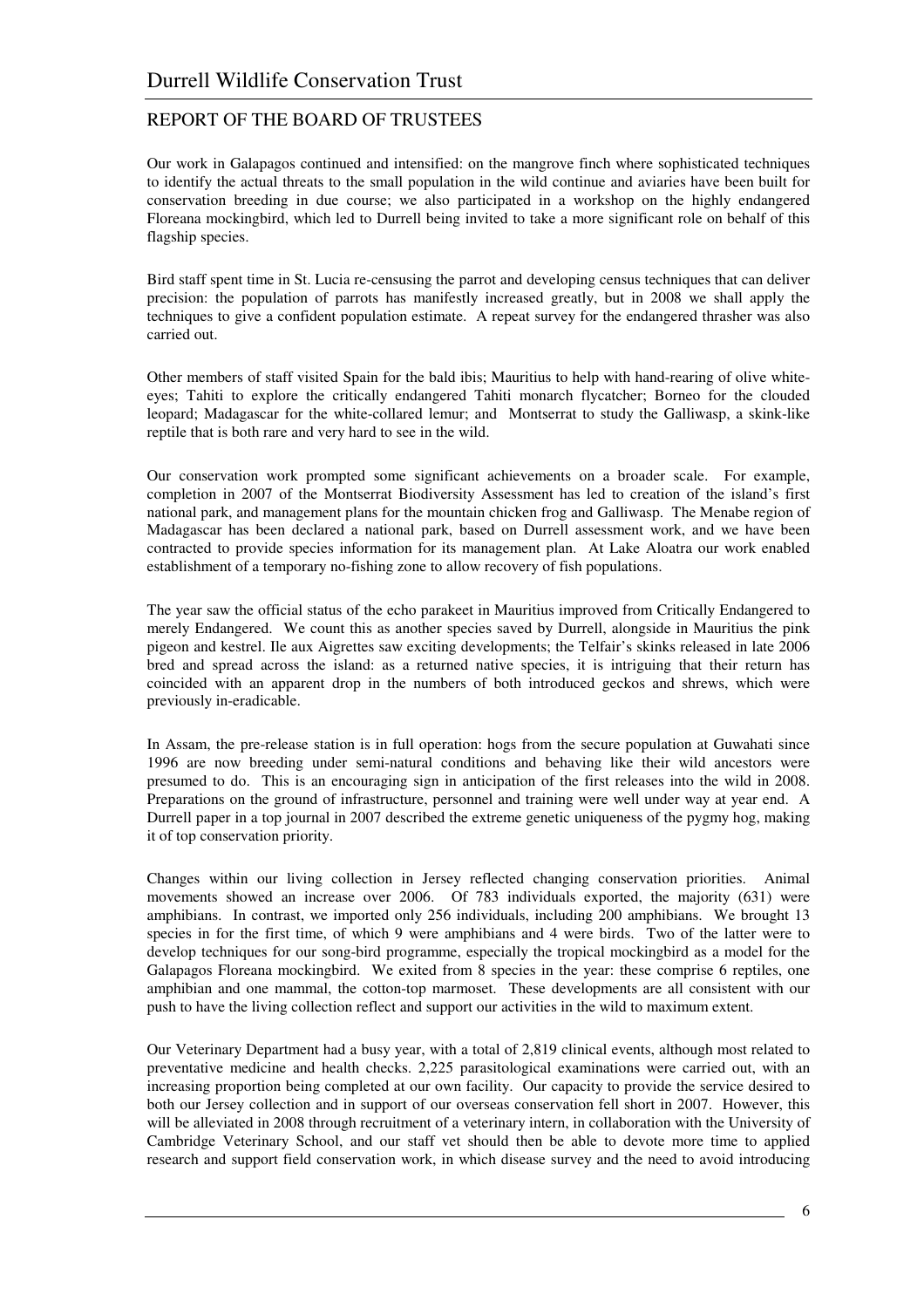disease from captivity into the wild are becoming more necessary, with ever-increasing formal veterinary health requirements.

Our gorillas demanded attention: investigations of the prime male's reluctance or inability to breed successfully continued, with examination of the females as well. We suffered the major loss of our 4-year old female gorilla in October; her mother showed a pregnancy subsequently but this was not sustained.

We saw some very pleasing breeding achievements in 2007: we continue to breed most successfully pied and black lion tamarins and provided individuals in 2007 to ensure a captive population of the pieds in the USA, and contribute black lions to several European institutions. Our re-oriented frog collection saw several first-ever captive breeding records, encouraging us that our approach to helping the world's frogs is on track; a world first breeding of the live bearing 'Morogoro tree toad' (Nectophrynoides viviparus), first breeding at Durrell of 'Asian painted frog' (Kaloula pulchra) and 'Malagasy marbled rain frog' (Scaphiophryne marmorata). Both are only very rarely bred elsewhere. We also bred the model galliwasp successfully. In the Bird Department, we bred both the white-naped cranes and the blue crane, and we are one of the very few European institutions to succeed with the latter. We hand-reared a total of 9 hooded pitta's, again a rare achievement in Europe, and we can now be a source of these dramatic birds.

Jersey-based research included examining iron storage disease in ruffed lemurs; assessing the impact of humidity on skin condition in giant jumping rats; examining the activity patterns of the aye-aye to assess the potential for daytime viewing. Our vet implanted small radio transmitters into Jersey toads as part of our collaborative project on the species. Significant progress was made in operant conditioning in both gorillas and orang-utans so that one orang was successfully anaesthetised through body presentation for an injection by hand. This is greatly to be encouraged.

Our training programme recorded a busy year, with increased training days and greater use of the International Training Centre. The 12-week graduate certificate course was run for the second year; the primary model of the application of conservation biology theory was taught by 25 lecturers, of which 20 were Durrell staff.

Training staff participated in the final session of a three-year programme with Madagascar universities to train in endangered species management. We ran an island species course at the request of the Mauritian Wildlife Foundation for 29 participants from MWF, the national parks service and Forestry Department. By invitation, we tailored and ran our Amphibian Biodiversity Conservation course in Kerala, India, in December, with trainees from Bangladesh, Nepal, Sri Lanka and India.

In Jersey, the customary Summer School attracted 13 participants, a lower number than usual, prompting an evaluation of the appeal of this course in the face of increased alternatives. We hosted a total of 7 university/college groups, of 108 students, staying an average of 5 days, and using our facilities and animal resources. The training newsletter 'Solitaire' was sent to 1,230 recipients. By year end, we have trained 1,571 individuals from 121 countries, adding Fiji for the first time this year.

## **Fundraising and Commercial**

The Commercial Department has gone from strength to strength in terms of promoting the profile of Durrell and increasing use of the Jersey site. Over 90 events were held through 2007. There is a conspicuous Durrell presence in high profile sites such as the airport and the Jersey bus station, with improved collaboration with hotels and government departments for an integrated approach to marketing Jersey and Durrell. One offshoot from the High Road strategy is Jersey's tourism organisation appreciating the world-class value of Durrell as a resource for the island in a rejuvenating visitor industry.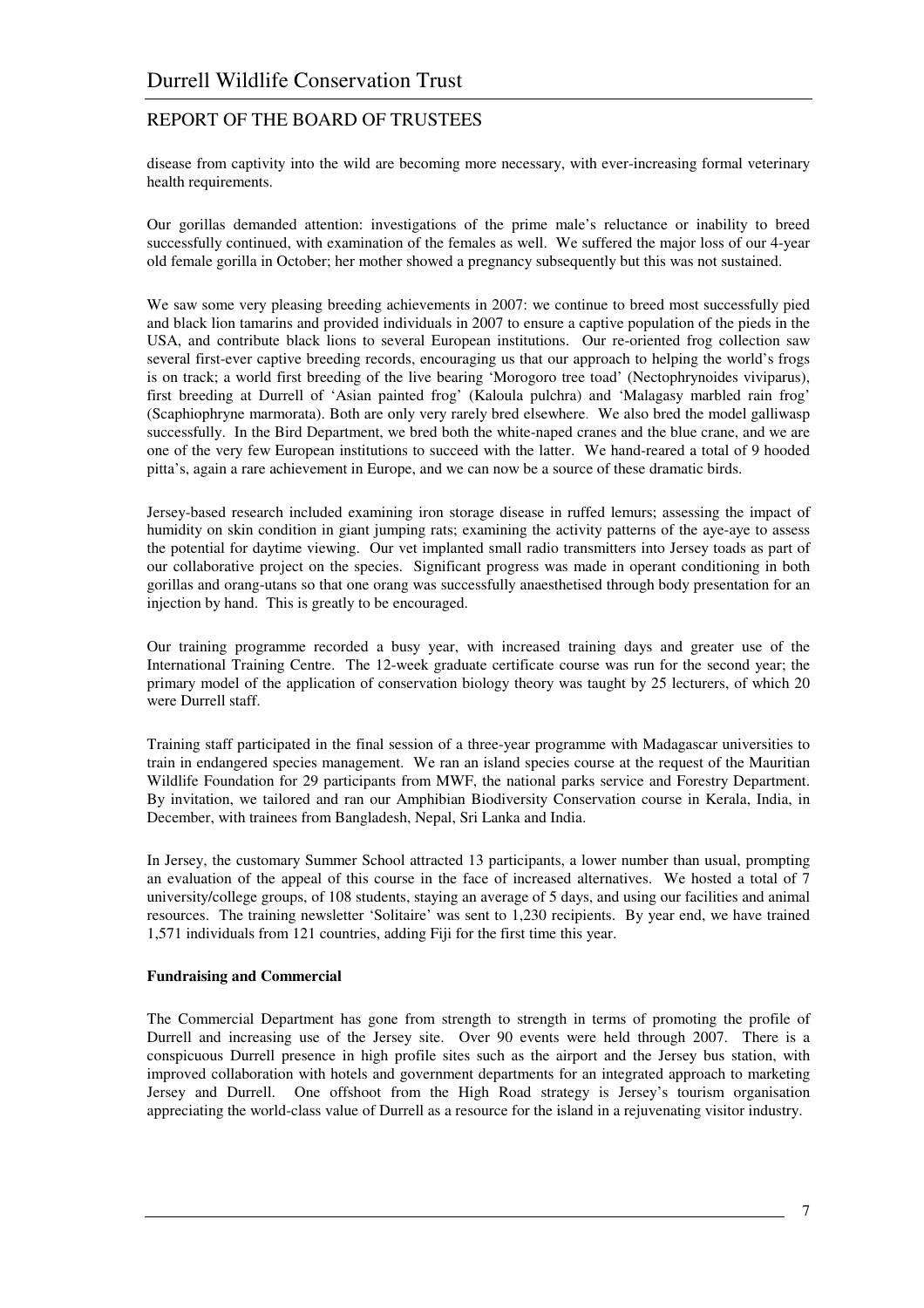We have also promoted the range and depth of our work through flat screen displays across the Jersey site, using high-quality material filmed by a local company. We ran a series of sponsored television advertisements for the first time.

These initiatives are bearing fruit: total admission numbers were up by 3.5% year-on-year. This led to an increased gate income of 1.5%. The layout, appearance of our shop and its retail offerings all went through major improvement, leading to an increase in profitability of 42%.

The training programme took a more commercial approach to its activities: properly-costed training programmes started to yield small financial surpluses for the Trust, while Les Noyers had 2,700 occupied bed nights for an income of over £77,000.

2007 saw a re-design of our publication On The Edge, down-sizing physically but improving in content and appearance; the combination proves most appealing to members. We launched a completely new website before year end, and soon recorded 60,000 visits a month. Interestingly, over 20% hits are from the USA. The site shows promise for retailing, and the conservation content will be constantly maintained and increased through, for example, the overall conservation report (above).

Increased activity to promote Durrell was recognised by reaching the short-list in three categories for Jersey's annual Chartered Institute of Marketing awards.

Fund-raising had a difficult year. There were some significant achievements in terms of new sources of funding brought in, but legacy income dropped below the long-term average. A hiatus is expected due to the departure of the development director at the end of 2007, with any replacement pending certainty over fund-raising capacity around the High Road strategy (below). But, there were significant successes: an event was held in the House of Commons in March in aid of the blue iguana, raising £30,000; in June a committee of Gardiens organised an event around our sponsorship of an evening horse-racing. Ticket sales and the auction raised nearly £120,000 for the Trust. The Diva Opera in the  $20<sup>th</sup>$  year of opera at Les Vaux yielded an unprecedented £31,000. In October, the London for Durrell group organised a Pygmy Hog Party in London, graced by the presence of our Patron HRH The Princess Royal, and this raised over £70,000. Performances by the Oddsocks theatre company and John Cleese yielded a further £15,000.

Our body of volunteers in Jersey, who cover a wide range of tasks from a rota of animal food preparation to occasional preparation of mass mailings, has expanded to a group of 140 dedicated people. We also provide opportunities to a wide range of students to obtain work experience with us: in 2007 we benefited from 2,200 person days from 35 placement students. We remain most grateful to all these voluntary contributions, which are efficiently and sensitively managed through both the Human Resources Department and the training programme.

Through 2007 development of the High Road strategy consumed very considerable amounts of staff time, taken from a variety of departments. The intention was to have a collaborative approach to the design, maximising the very strong technical skills within our animal and other staff. At year end our lead consultants delivered a concept design for a masterplan across the Jersey site. The aim was principally to overcome some of the accumulated inefficiencies in lay-out of our site's main buildings, to replace buildings that are now proving very expensive to maintain and run, and primarily to provide first class facilities for our animals, while enhancing our capacity for applied research on them while delivering a world-class experience to our visitors.

The Concept Design, into which the Trust committed very significant funds, involved three major architects, including award-winners, a landscape architect, a cost consultant, several engineering companies, and a visitor experience consultant. This required complex management to ensure effective teamwork, and the resulting product is greatly admired for its imagination, coherence and logical approach to meeting our needs.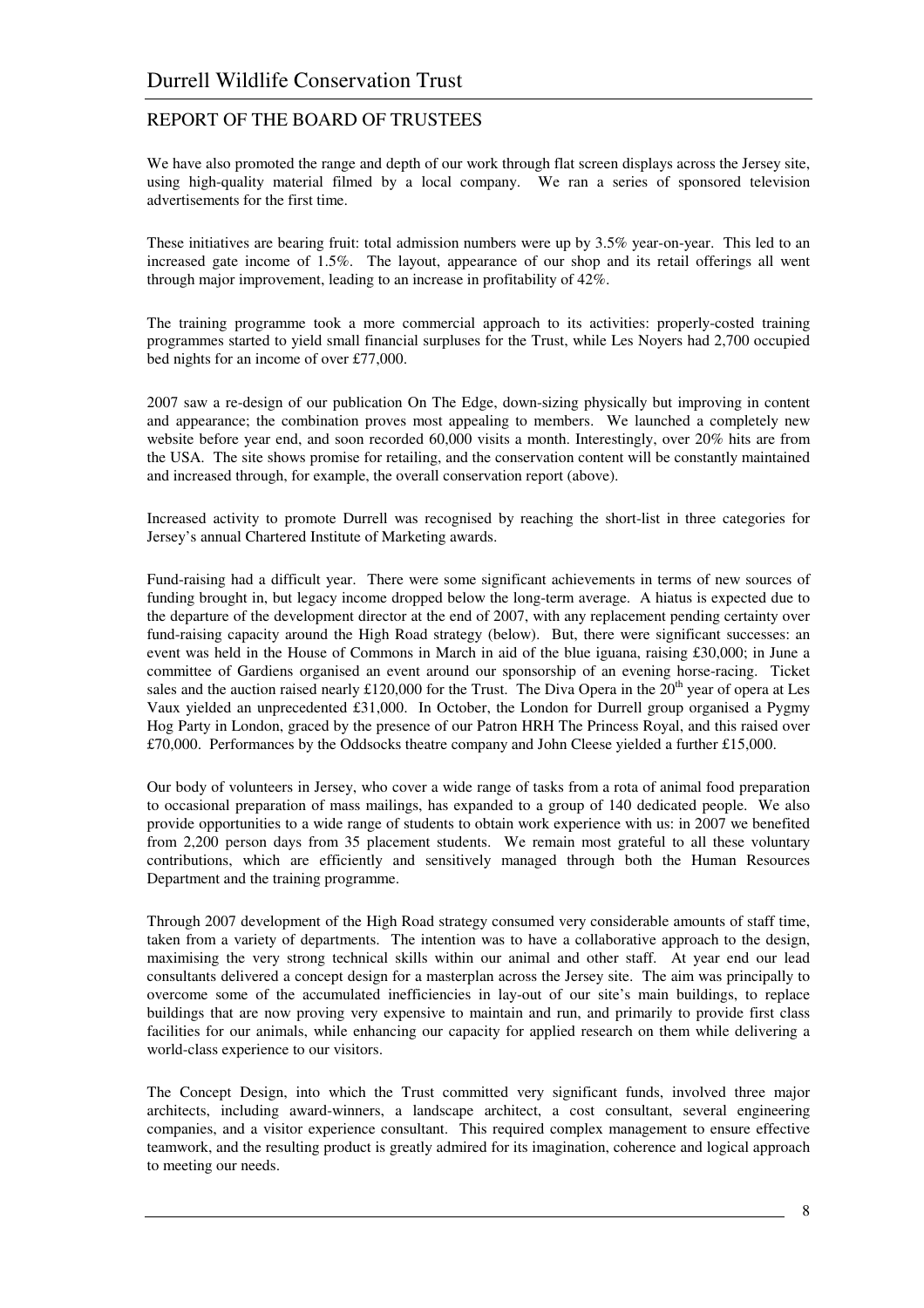On the occasion of a visit by our Patron, HRH The Princess Royal, in September, we organised a staff seminar around the site development vision, and she graciously wrote in support of the plan in the Case for Support document. By year end, presentations by management and Board were being given to Jersey politicians, with the aim of ensuring solid financial support from our host government. This process will continue through 2008, and be integrated with a systematic approach to the capital campaign to raise the very significant resources needed.

Despite the potential implications of this major re-development, our Maintenance and Landscape Departments ensured the Jersey site looked better than ever, with imaginative small-scale developments to enhance aesthetics, and a major development of our access from the main road, to lure visitors in. Efficiency and cost-effectiveness increased through effective programming and costing of tasks, with highly effective oversight from our new Facilities Manager.

By year end, a new body, Durrell Wildlife Conservation Trust – UK, had come into existence as a charitable company, limited by guarantee in the UK registered in England & Wales on  $6<sup>th</sup>$  December 2007 (Company no. 06448493) (registered charity number 1121989). This was a necessary development, for its predecessor, the Gerald Durrell Wildlife Preservation Trust, had a structure that was no longer fit for the needs of charity in this day of greater responsibility and accountability. The new Trust was created with least possible complexity. Durrell Wildlife Conservation Trust is the sole member of Durrell Wildlife Conservation Trust – UK. The new Board comprises three individuals, all UK residents of whom two are Trustees of Durrell Wildlife Conservation Trust. The assets and undertaking of the Gerald Durrell Wildlife Conservation Trust should be transferred during the course of the next financial year to the Durrell Wildlife Conservation Trust – UK. UK residents supporting DWCT-UK for tax benefits will be deemed a full, voting member of DWCT. The new Trust will facilitate collection of Gift aid, and ensure our eligibility for funding sources only available to UK charities.

#### **External Relations**

We continued with the services of Hare Carding to handle our PR activities off Jersey. Our profile in the Jersey media was easily maintained through a stream of interesting news. We feel our UK profile is gradually increasing, largely through significant technical developments such as the TopSpots approach.

The year saw first activities in preparation for the Trust's 2009 celebrations of 50 years in Jersey. The range of capabilities needed will require increasing the number of external partners and suppliers.

Our 'London for Durrell' group continues to develop in size and depth; having organised its first major event, the Pygmy Hog Party, it should develop its ambitions yet further to be a highly effective advocate and supporter of the Trust.

We mounted the first lecture in London for members in 2007, at which the Honorary Director and Director of Conservation Science spoke at an Imperial College venue. This was well-attended and was a fine social occasion, and should become an annual fixture.

We held our first corporate seminar in May, sponsored by Standard Chartered: the Minister of Planning and Environment opened it, and we had a Director speaking from the Henley Centre Headlightvision. The morning's programme was well-received and it will become an annual event.

Staff are encouraged to develop their skills through participation in professional forums. The Head of the Veterinary Department serves as external examiner for the Royal Veterinary College, and sits on the Board of the British Veterinary Zoological Society. Our Director of Conservation Science was elevated to an honorary Professorship at Imperial College. Many other staff play significant roles in the bodies that supervise and run collaborative breeding programmes or provide highly technical advice.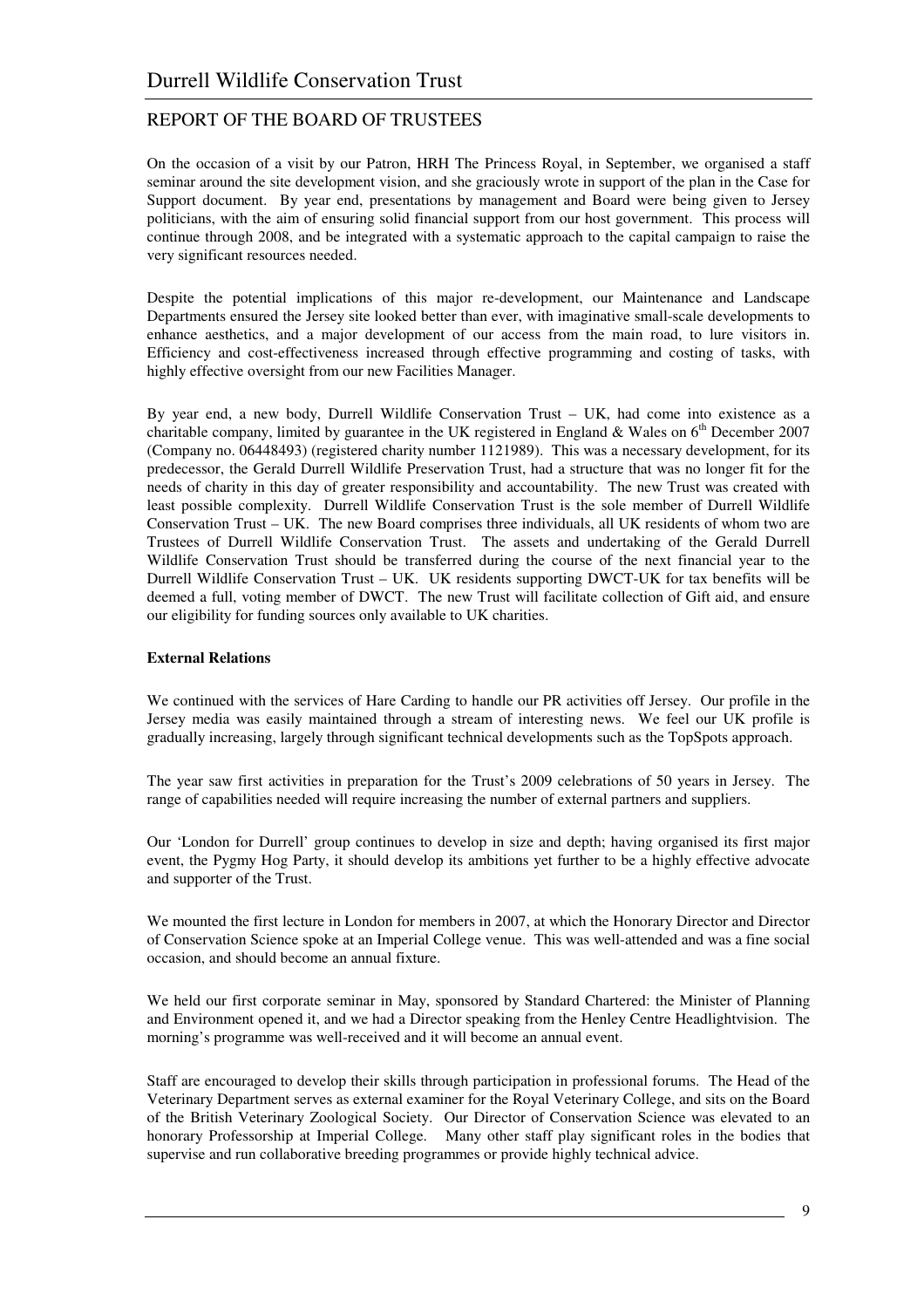The Education Department continues to work with the Jersey Department of Education, Sports and Culture, receiving a grant to teach at primary level to island schools. Collaboration with the Environment Department intensified through the year: we work together on the agile frog, for which the Jersey Ecology Fund has supported a second bio-secure unit, and a consortium of three Jersey businesses has provided a dedicated and decorated 'frAgile' van for educational purposes around the island, and also on the Jersey toad through radio-tracking.

The Trust works on Jersey's farmland birds and bats, providing the Chair of the Bat Group; in 2007 21 cuttings were collected from the one remaining Jersey Pink in the wild at Les Mielles. 19 plants were successfully raised from the cuttings and in February 2008 18 of the plants were placed within the same enclosure and are doing well. We started to raise endangered plants for the States, and the first seedlings of Jersey pink were returned to the wild to augment the single remaining specimen.

The Jersey Overseas Aid Commission continues to support our community development work at three sites in Madagascar, and the level of support has increased.

### **Public Benefit**

We are deeply aware of the obligation of any charity to provide public services and benefits, and more so in this age of increased scrutiny while charities increasingly take over responsibilities that were previously those of governments. Public access, education and awareness building are all key justifications for the High Road. We received a 2-year grant from the Jersey Association of Charities to upgrade facilities at our playground.

Our collaborative conservation work for Jersey's own endangered wildlife constitutes a growing component of our portfolio. We also participate in many forums concerned with Jersey's future and aspects of sustainability, bringing in our comparative experience from the perspective of a small island state.

#### **5. Review of the Financial Position of the Trust**

To better understand the position of the Trust and its performance, it is important to recognise that the Trust generates both recurring and non-recurring resources. The recurring income includes membership subscriptions, income from admission charges for visitors to Durrell, trading income including the retail operations at the Shop, as well as income generated from the Trust's investments. The less predictable non-recurring income includes donations, legacies and other grants and gifts, which play a vital role in enabling the Trust to enter into enduring commitments.

When comparing figures year on year it is important to appreciate the significant impact that unusual items may have on the year's results. This is particularly relevant in 2007 when significant investment has been made in the strategic planning phase of the High Road Strategy, with total resources committed from reserves of £790,000, reflected in the decreased level of cash balances. In accordance with Statement of Standard Accounting Practice 13 (SSAP 13) these costs have been written off during the year

As shown on page 18, 2007 saw a worsening in the Trust's results both at an operational level and an increase in deficit against 2006 of £1,526,000, inclusive of the £790,000 High Road strategy costs.

Income has fallen by 8% year on year and combined with a 4.3% increase in operational expenditure (excluding High Road costs), the operating deficit has increased from £647,000 to £1,988,000. Gross legacy income which had exceeded £1 million for the first time in a number of years in 2006 fell to £377,000. We were obliged to write off £12,000 in respect of legacies accrued in prior years as the estates have been settled at sums lower than those originally estimated by the deceased's lawyers. A number of sizeable legacies should settle in 2008. Increasing the sustainability of legacy income from year to year is critical for business planning purposes and a targeted legacy campaign is currently a work in progress.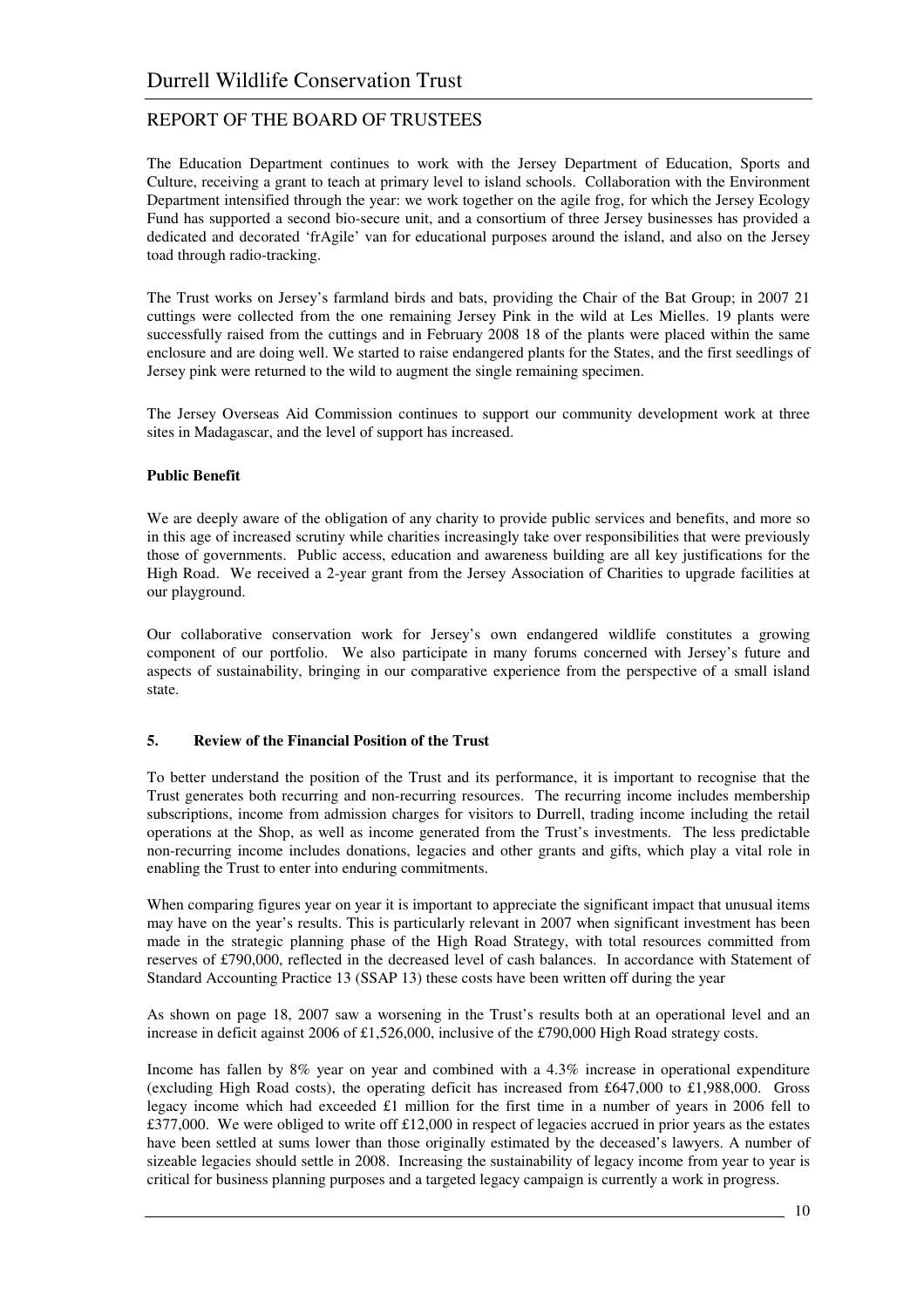Donations and gifts are £1,204,000 versus £1,254,000 in 2006. 2006 results had benefited from a donation from The Amazon Trust of £221,000 to support the Post Graduate Certificate and ISLA Courses over the next 3 years. In accordance with the Statement of Recommended Practice 'Accounting and Reporting by Charities' the full amount was recognised in Income for 2006. The Balcombe Trust, Harcroft Foundation and Luigia Pierrina Memorial Trust continue to be significant supporters of the Trust.

Corporate support for the Trust has been important. Rio Tinto, HSBC, Bedell Group and Lombard Odier Darier Hentsch have again made significant contributions. A revamped product offering was introduced in 2007 although take up has been slow to date. Glaxo Smithkline and Bedell Group became Conservation Partners in 2007. Bedell and HSBC have also provided significant financial assistance to support the launch of the Jersey Agile Frog campaign.

The Trust continues to be supported financially in various ways by the States of Jersey  $(\text{\pounds}30,000 \text{ grant}$  and £100,000 from the Jersey Overseas Aid Committee), and the Diva Opera (£31,000) and Oddsocks (£10,000) productions were again run with great success.

The most significant fundraising event of the year was the Race Evening in June 2007 generating a net profit of almost £120,000. Many thanks should go to Cynthia Rumboll and her team of Gardiens who played a significant role in organising the event. Successful fundraising events were also held in London to support our Pygmy Hog work in Assam and our work with Blue Iguanas in Grand Cayman. These items are included within Other Income.

Other successful initiatives established on the commercial side aimed at increasing exposure to the work of the Trust included an arrangement with Saga Holidays who brought nearly 80 people to spend a week at the Trinity site, 'Keeper for a Day' and 'Behind the Scenes' tours. In addition a new Guidebook was launched.

Admission revenues have increased by 1.5% on the back of a 3% increase in paying visitors. Total visitor numbers (including members and free of charge) increased by 3.5% on 2006 despite one of the wettest summers on record. Admission prices have increased for the first time in three years from 1 January 2008.

Annual memberships in cash terms remain at a similar level to 2006. The increase of £52k in the statutory accounts figure is due to a change in accounting policy some years ago where annual memberships are amortised over the period for which they are valid. Misuse of membership cards is an issue and the Trust is working hard to combat this. Membership rates have remained unchanged into 2008.

The re launch of the adoption scheme appears to have had some impact on revenues for the basic adoption package, however the 'Adoption in a Box' product has proved popular generating £30,000 through sales to local retailers and hotels. Total adoption revenues are therefore up by  $\text{\pounds}2,000$  on 2006 to £131,000.

The decrease in investment income reflects the withdrawal of cash from our investment portfolio to fund High Road costs.

Increased admissions have given a boost to retail performance with turnover up 9% on 2006 and net profit up by 42%. The launch of the improved website has seen an upturn in on line retail sales through the last quarter of 2007, continued into 2008, to the extent that costs of the website have already been recouped by incremental sales.

The Trust's share of revenues year on year from the franchise agreement with the Dodo Café is lower in 2007, as 2006 included 3 year's worth of profit share which had not been claimed.

Once again during 2007 a lot of time has been spent in reviewing the Trust's supply chain and also looking at bringing a number of services back in house and this process is ongoing. It was necessary to undertake some essential repairs and maintenance at the Trinity site during the year, thus increasing the cost year on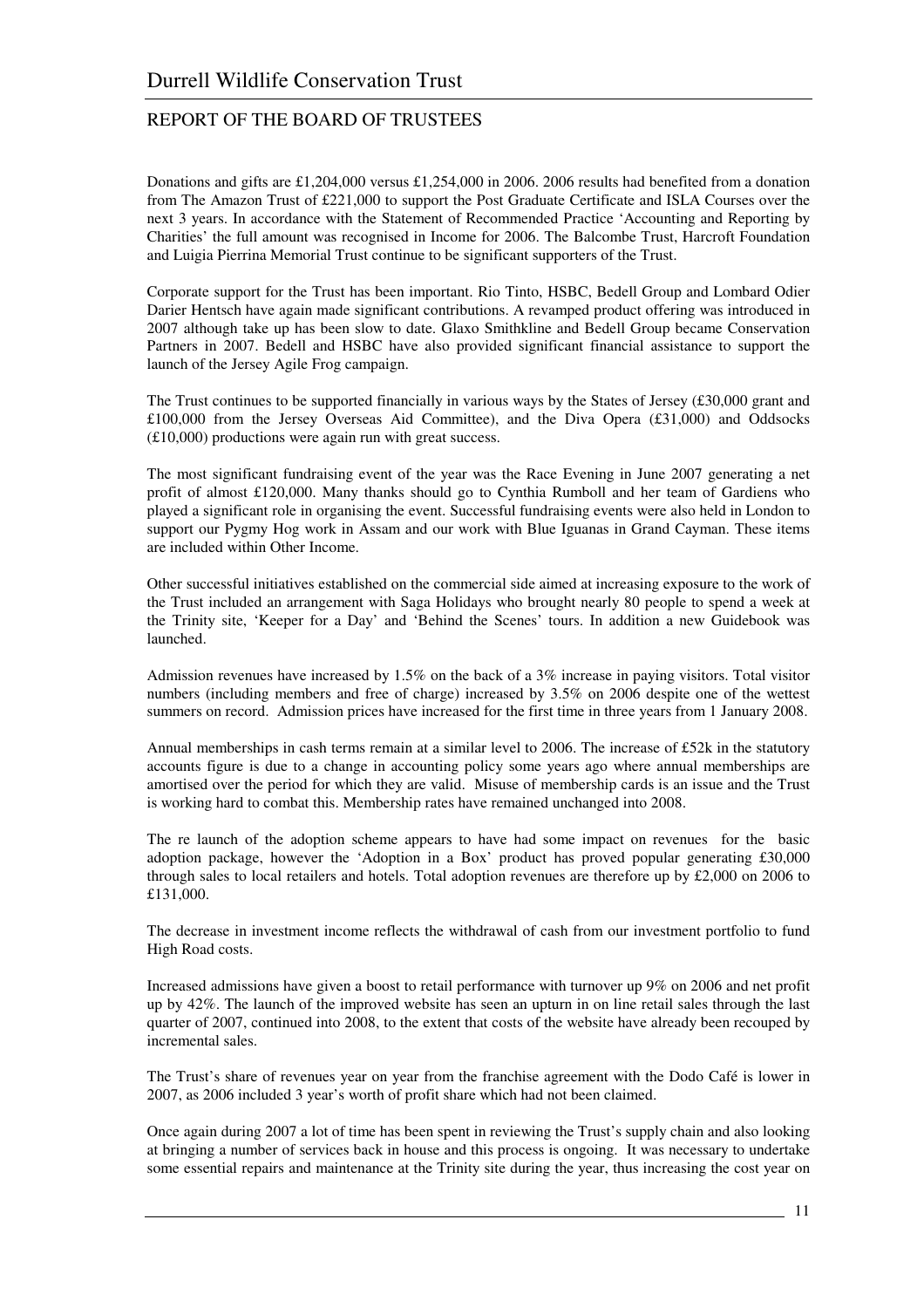year, but was performed at costs below those budgeted. In addition some much needed investment in the Information Technology infrastructure was undertaken.

Expenditure on Overseas Projects increased on 2006 largely as a result of a full year of activity in respect of Darwin Initiative funded projects in Assam, Galapagos and Mauritius respectively. Expenditure on overseas projects as a proportion of income increased from 17% to 20% year on year.

2007 saw a full year of costs in respect of the UK Development Director and investments into legacy and membership campaigns and together with costs associated with our Pygmy Hog and Blue Iguana fundraising events these have led to an increase in Fundraising and Publicity costs.

Management and administration costs are lower than in 2006 which had seen a number of one off projects including the Durrell re-branding taking place.

Good performance on investments has meant that the Trust's obligations in respect of the defined benefit pension scheme have been reduced. It is important to note however that a number of factors which impact on the ongoing position are outside control of the Trust namely increasing longevity of members and trends in the bond market.

### **6. The Trust's Policy on Reserves and Investments**

The Trust's longstanding policy is to maintain its reserves at a given level based on its current and future activities, and the need to sustain funding for those activities if income was not available in the short term. The Reserves to which this Policy relates are 'Income Reserves' which are those that are available for discretionary use by the Board and will exclude those that represent either endowments or other restricted donations. It also excludes those represented by the Trust's fixed assets as these form the infrastructure without which the Trust could not carry on its core activities.

The Income Reserves available at 31 December 2007 amounted to some £4.5 million (2006 £6.2 million) that is calculated by deducting the endowment funds  $(E1.4 \text{ million})$ , fixed assets  $(E3.8 \text{ million})$  and other restricted funds (£1.9 million) from the total reserves of £11.6 million.

During 2007 the Trust maintained its asset allocation of its investment portfolio as approximately 50% equity to 50% fixed interest and cash equivalents. This ratio is subject to an ongoing review by the Investment Sub-Committee of the Board and will change if it is appropriate for greater capital growth in the equity market in due course.

#### **7. The risks to which the Trust is exposed**

The risks to the Trust remain unchanged from 2007 in particular Avian Flu reaching Jersey. The Trust has taken all measures to comply with regulations and an infrastructure is in place.

The Trust is striving to diversify its revenue streams which are helping the Trust to recover financially and to not be dependent on a few large sources as seen in previous years.

## **8. Auditors**

Ernst & Young LLP resigned as auditors during the year. Alex Picot were appointed as auditors on 2 April 2008. As this appointment did not take place until after the financial year end, Alex Picot were unable to attend the year end stock take. As a result, their audit opinion has been qualified in respect of stock.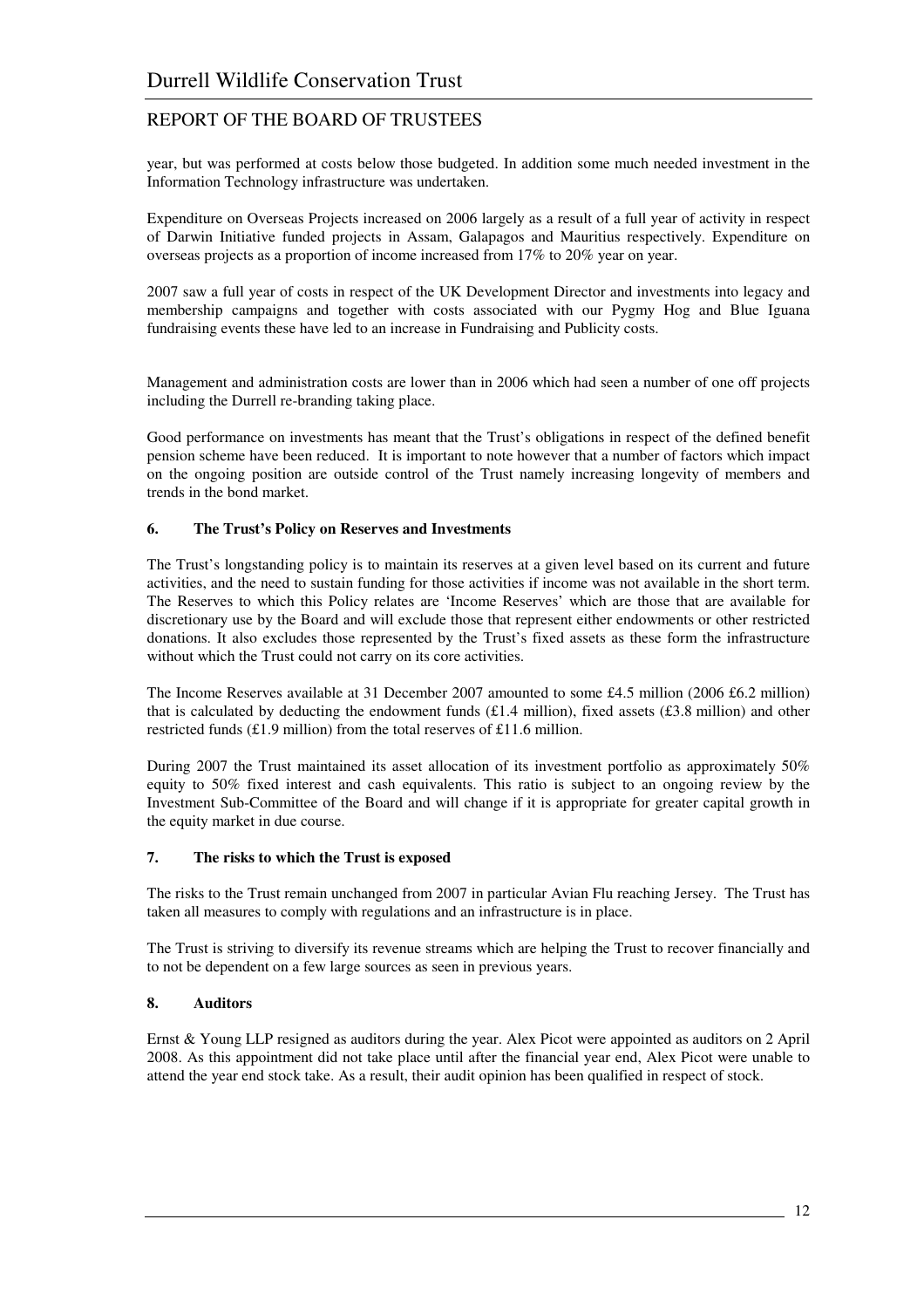# **9. Connected organisations**

The Durrell Wildlife Conservation Trust is connected with the following charities:

Wildlife Trust 460 West 34<sup>th</sup> Street  $17<sup>th</sup>$  Floor New York NY1 001 USA

Wildlife Preservation Canada 120 King Street Guelph Ontario N1E 4P8 Canada

Gerald Durrell Wildlife Preservation Trust National Westminster Bank PLC (Reg No 232004) 153 Preston Road Brighton BN1 6SD Sussex

The above trusts were all founded by Gerald Durrell and have common aims, although they are separately legally constituted.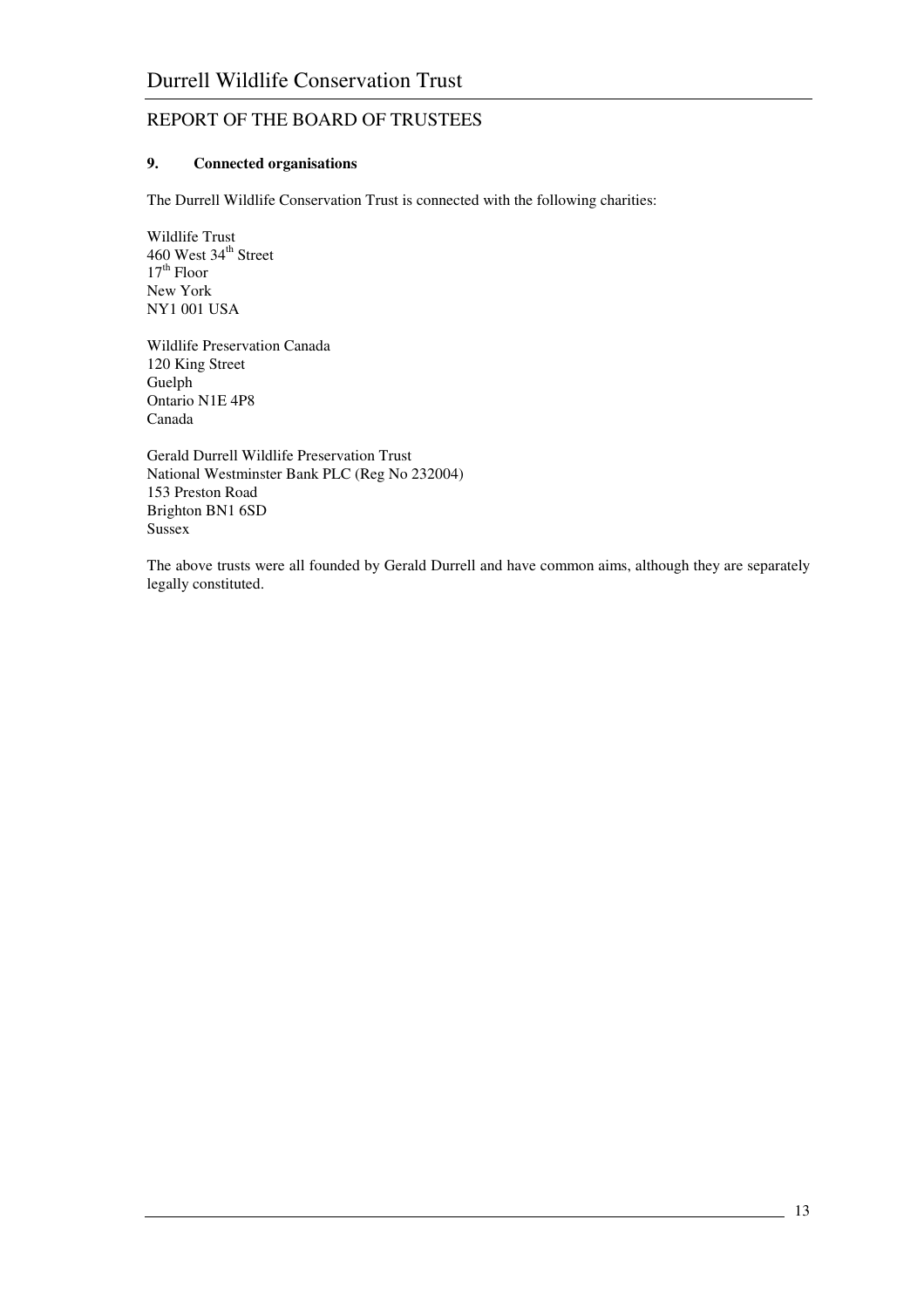Transactions of the Gerald Durrell Wildlife Preservation Trust are consolidated into the financial statements of the Durrell Wildlife Conservation Trust.

Other charities and organisations with which the Durrell Wildlife Conservation Trust has enjoyed significant levels of co-operation in the pursuit of its objectives are as follows:

Action Comoros American Museum of Natural History, USA Amphibian Research Centre, Australia Alliance for Zero Extinction, Washington DC, USA Balearics Government Bristol Zoo Gardens, UK British and Irish Association of Zoos and Aquariums, UK Central Zoo Authority, India Centre for Cellular and Molecular Biology, India Charles Darwin Foundation, Galapagos Chester Zoo, UK Conservation Breeding Specialist Group South Asia, India Conservation International, USA Darwin Initiative, Department of Environment, Rural Affairs and Agriculture, UK Declining Amphibian Population Taskforce, UK Department of the Environment, Ministry of Agriculture, Housing, Lands & the Environment, Montserrat Department For International Development, UK Discovery Initiatives, UK Durrell Institute for Conservation and Ecology, University of Kent, UK Environmental Awareness Group Antigua Environment Division of the States of Jersey, Jersey Estacion Biologica Donana, Seville, Spain European Association of Zoos and Aquaria, Amsterdam, The Netherlands Fauna and Flora International, Cambridge UK Forest Department, Government of Assam India Galapagos National Parks Gauhati University, Zoological Department, Grupo Jaragua, Santo Domingo, Dominican Republic Guam Department of Agriculture, Pacific Imperial College, London, UK Indianapolis Zoo, Indianapolis, USA Institute of Zoology, Zoological Society of London, UK Institute de Projetos e Pesquisas Ecologicas, Brazil International Reptile Conservation Foundation International Iguana Foundation IUCN Amphibian Specialist Group IUCN Iguana Specialist Group IUCN/SSC Conservation Breeding Specialist Group, USA IUCN/SSC Pigs, Peccaries & Hippos Specialist Group IUCN/SSC Threatened Waterbird Specialist Group IUCN Veterinary Specialist Group Jersey Business School, States of Jersey L'Association Nationale pour la Gestion des Aires Protégées, Madagascar Le Réseau des Educateurs et Professionnels de la Conservation, Madagascar MacArthur Foundation, USA Mauritian Wildlife Foundation, Mauritius Melbourne Zoo, Australia Ministry of Agriculture, Lands, Marine Resources and Agro-industries, Antigua Ministry of Environment & Forests, Government of India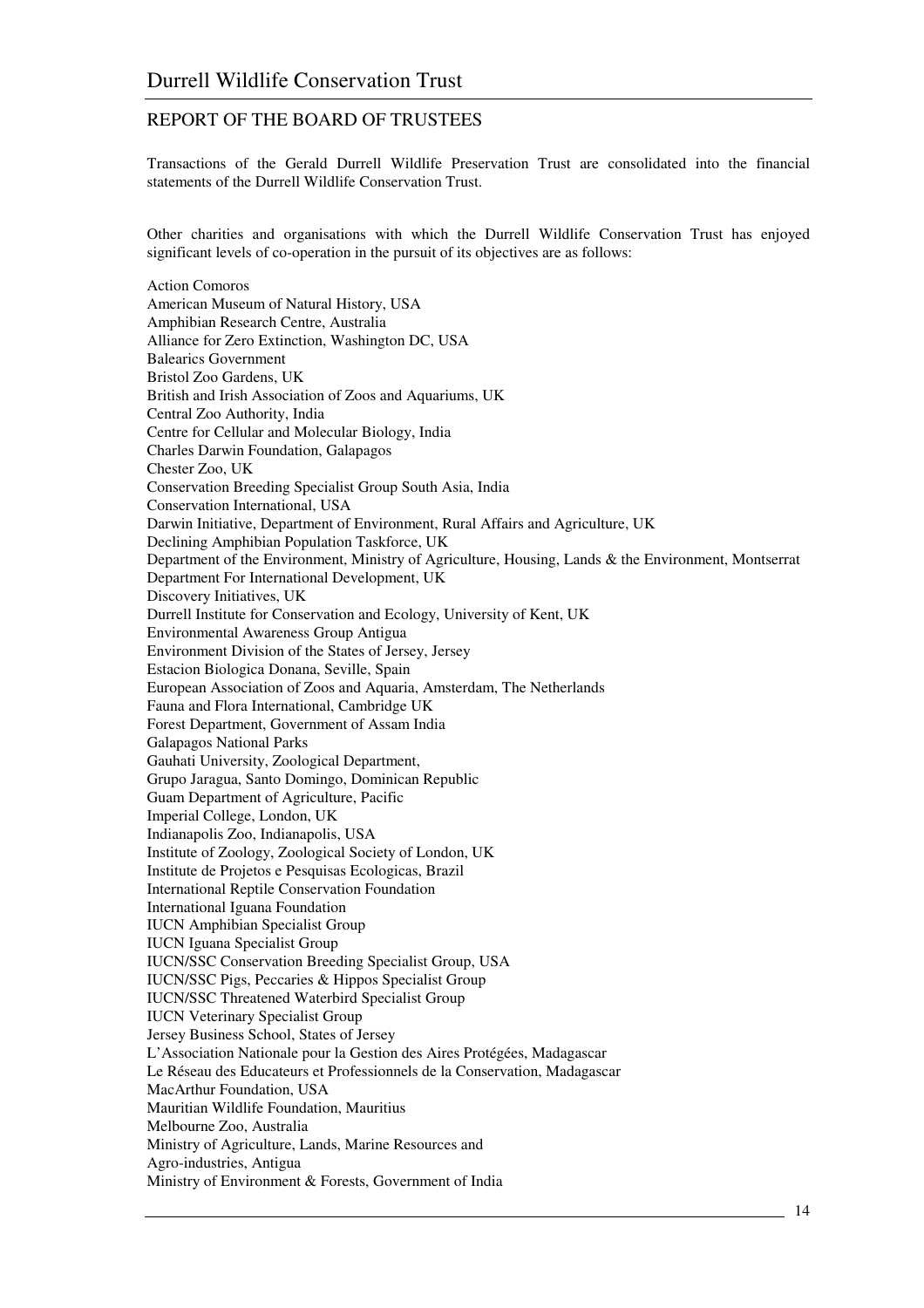Ministry of Agriculture, Jamaica Ministry of Environment, Water & Forests, Madagascar Ministry of Agriculture, Fisheries and Natural Resources, Mauritius Ministry of Agriculture, Montserrat Ministry of Agriculture, Forestry & Fisheries, Forestry Department, St Lucia Montana State University, USA Montserrat National Trust, Montserrat National Trust for the Cayman Islands Pacific Invasives Learning Network, Pacific PanEco, Switzerland Peregrine Fund, USA Projet Grands Singes, Cameroon Queen Mary College, University of London, UK RARE, USA Reef and Rainforest Tours Ltd, UK Royal Botanic Gardens, Kew, UK Royal Society for the Protection of Birds, UK Royal Veterinary & Agricultural University, Denmark Royal Zoological Society of Antwerp, Belgium Sociedad Ornitológica de la Hispaniola, Dominican Republic Société Jersiaise, Jersey States of Jersey Education Department, Jersey States of Jersey Planning and Environment Department, Jersey St Lucia National Trust, St Lucia St Lucia Forestry Department, Ministry of Agriculture, Fisheries and Forestry Sumatra Orang-utan Conservation Project, Indonesia University of East Anglia, UK University of Kent at Canterbury, UK University of Puerto Rico, San Juan University of Reading, UK US Fish and Wildlife Service, USA WildCru, University of Oxford, UK Wildfowl and Wetlands Trust Wildlife Institute of India Wildlife Preservation Trust Canada Wildlife Trust, USA World Association of Zoos and Aquariums, Switzerland ZooDom, Dominican Republic Zoo Outreach Organisation, India Zoological Society of San Diego, USA Zoological Society of London, UK

The Trust continues to work closely with many other governmental and non-governmental organisations to further its objectives in many areas of its activities. The Trust is also an active member of a number of international conservation and zoo organisations including the World Conservation Union (IUCN).

On behalf of the Board of Trustees

Mark Oliver Honorary Treasurer Date: 24<sup>th</sup> June 2008

Derek Maltwood Honorary Secretary Date:  $24^{th}$  June 2008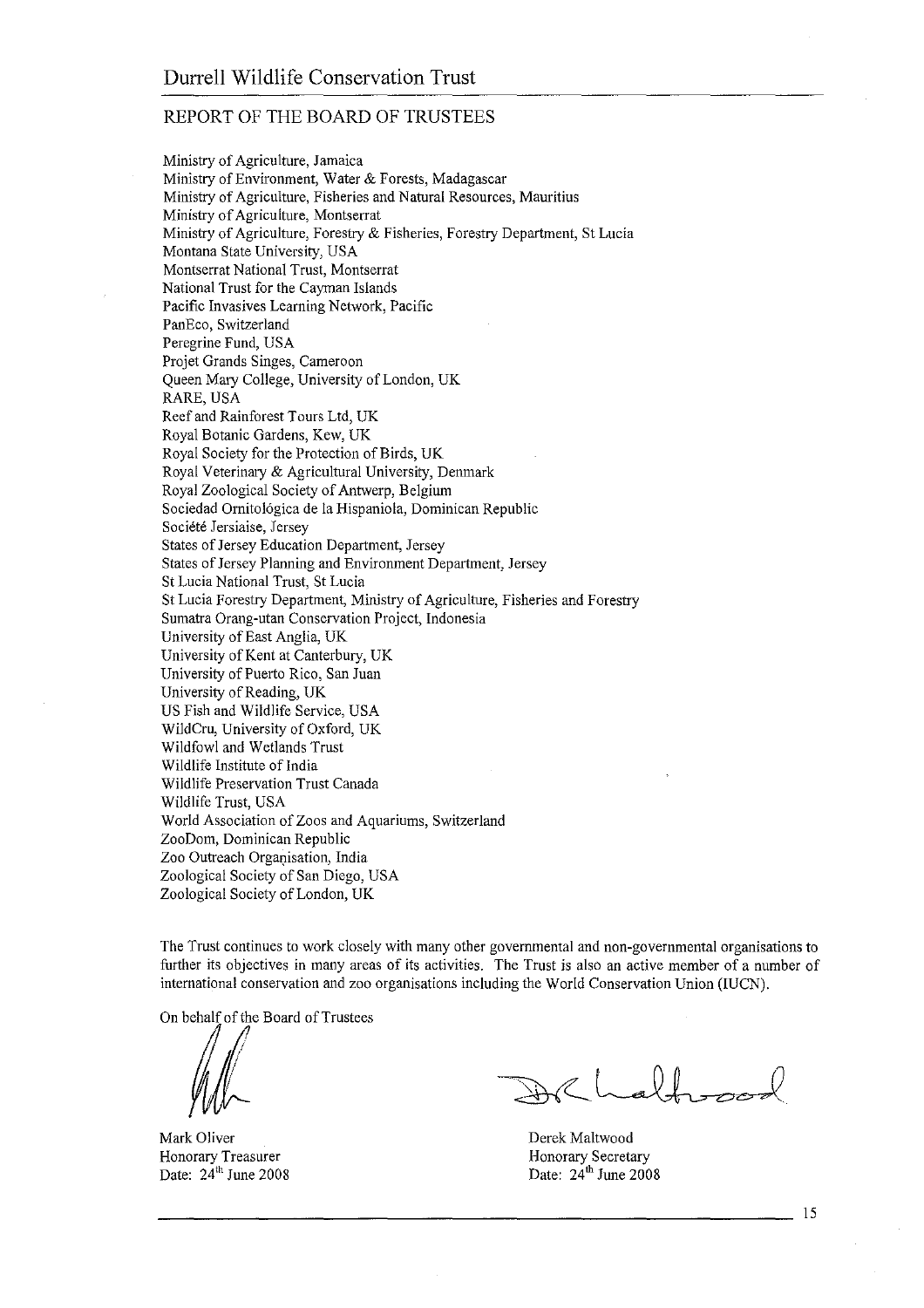lex Picot chartered accountants

95-97 Halkett Place St. Helier, Jersey Channel Islands JE1 1BX

#### **INDEPENDENT AUDITOR'S REPORT TO THE MEMBERS OF DURRELL WILDLIFE CONSERVATION TRUST**

We have audited the financial statements of Durrell Wildlife Conservation Trust for the year ended 31 December 2007 which comprise the Statement of Financial Activities, Summary of Income and Expenditure Accounts, Balance Sheet, Cash Flow Statement and the related notes to the financial statements. These financial statements have been prepared under the accounting policies set out therein.

This report is made solely to the Trust's members, as a body, in accordance with the Trust's rules and our letter of engagement. Our audit work has been undertaken so that we might state to the members those matters we are required to state to them in an auditor's report and for no other purpose. To the fullest extent permitted by law, we do not accept or assume responsibility to anyone other than the Trust and its members as a body, for our audit work, for this report, or for the opinions we have formed.

#### Respective responsibilities of trustees and auditors

As described in the Statement of the Board of Trustees' Responsibilities the Board of Trustees is responsible for the preparation of the financial statements in accordance with applicable Jersey law and the Statement of Recommended Practice "Accounting and Reporting by Charities", issued by the Charities Commission for England and Wales.

Our responsibility is to audit the financial statements in accordance with relevant legal and regulatory requirements and International Standards on Auditing (UK and Ireland).

We report to you our opinion as to whether the financial statements give a true and fair view and are properly prepared in accordance with the trust instrument. We also report to you if, in our opinion, any other information issued with the financial statements is not consistent with the financial statements, if the trustees have not kept proper accounting records or if we have not received all the information and explanations we require for our audit.

We read the Report of the Board of Trustees issued with the financial statements and consider the implications for our report if we become aware of any apparent misstatements within it.

#### **Basis of audit opinion**

We conducted our audit in accordance with International Standards on Auditing (UK and Ireland) issued by the Auditing Practices Board. An audit includes examination, on a test basis, of evidence relevant to the amounts and disclosures in the financial statements. It also includes an assessment of the significant estimates and judgements made by the Board of Trustees in the preparation of the financial statements, and of whether the accounting policies are appropriate to the Trust's circumstances, consistently applied and adequately disclosed.

We planned our audit so as to obtain all the information and explanations which we considered necessary in order to provide us with sufficient evidence to give reasonable assurance that the financial statements are free from material misstatement, whether caused by fraud or other irregularity or error. However, with respect to stock having a carrying amount of £184,123, the evidence available to us was limited because we did not observe the counting of the physical stock as of 31 December 2006 and 31 December 2007, since those dates were prior to our appointment as auditor of the Trust. Owing to the nature of the Trust's records, we were unable to obtain sufficient appropriate audit evidence regarding stock quantities by using other audit procedures.

In forming our opinion we also evaluated the overall adequacy of the presentation of information in the financial statements.

#### Qualified Opinion arising from limitation in audit scope

Except for the financial effects of such adjustments, if any, as might have been determined to be necessary had we been able to satisfy ourselves as to the physical stock quantities, in our opinion the financial statements:

- give a true and fair view, in accordance with United Kingdom Accounting Standards, of the state of the Trust's affairs as at 31 December 2007 and of its results for the year then ended; and
- have been properly prepared in accordance with the trust instrument.

In respect solely of the limitation on our work relating to stocks:

- we have not obtained all the information and explanations that we considered necessary for the purpose of our audit; and
- we were unable to determine whether proper accounting records had begn maintained.

Tune 24<sup>°</sup> 2008

He&Xiex **Chartered Accountants**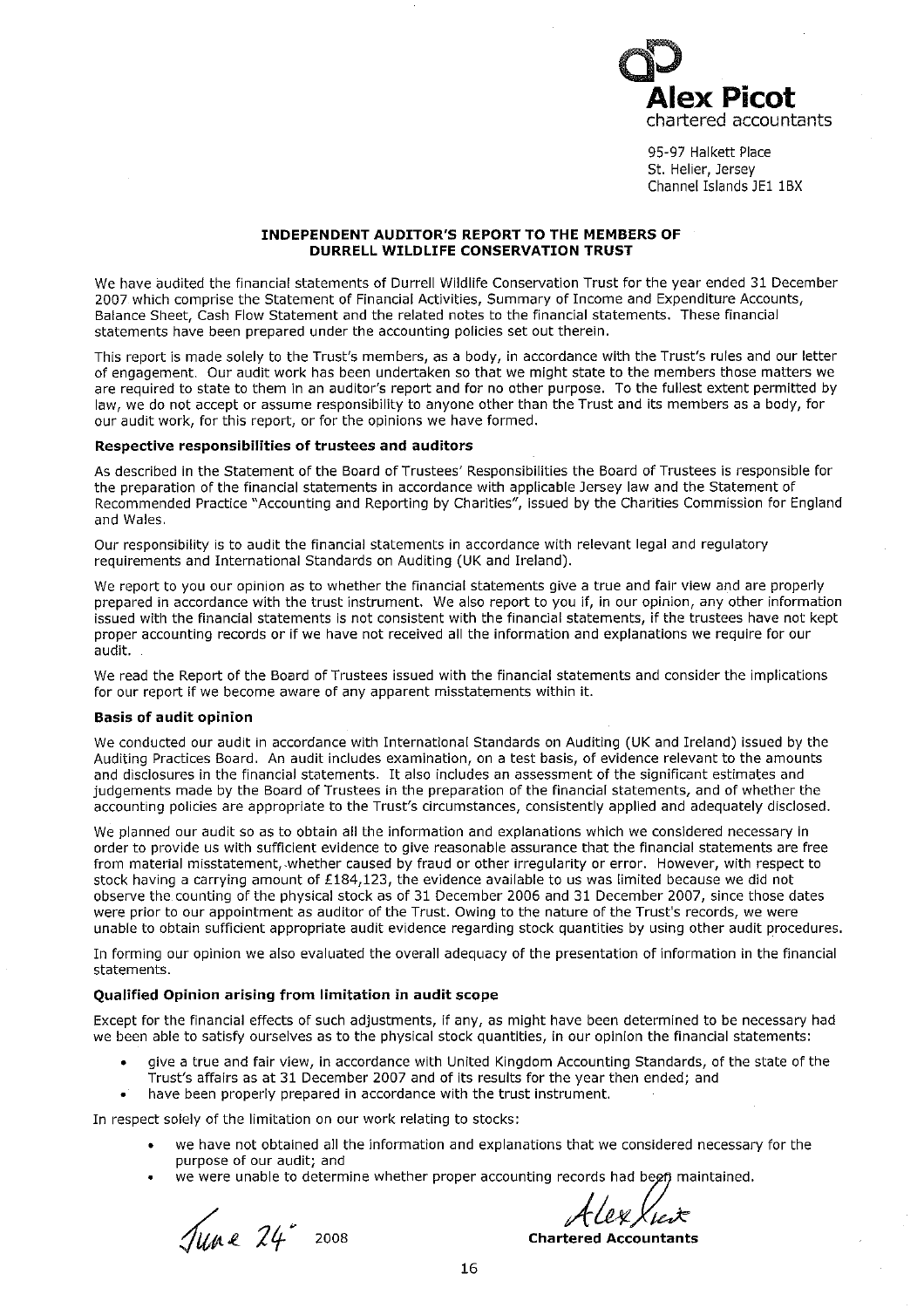# STATEMENT OF FINANCIAL ACTIVITIES

for the year ended 31 December 2007

|                                                                            | <b>Notes</b> | Unrestricted<br><b>Funds</b> | Restricted<br><b>Funds</b> | Endowment<br><b>Funds</b> | <b>Total</b><br>2007 | Total<br>2006 |
|----------------------------------------------------------------------------|--------------|------------------------------|----------------------------|---------------------------|----------------------|---------------|
|                                                                            |              | £'000                        | £'000                      | £'000                     | $\pounds'000$        | £'000         |
| <b>INCOMING RESOURCES</b>                                                  |              |                              |                            |                           |                      |               |
| Donations, gifts & legacies                                                |              | 727                          | 972                        |                           | 1,699                | 2,324         |
| Grants                                                                     |              | 30                           |                            |                           | 30                   | 27            |
| Admission charges                                                          |              | 1,110                        |                            |                           | 1,110                | 1,094         |
| Membership subscriptions                                                   |              | 553                          |                            |                           | 553                  | 501           |
| Investment income<br>Net income of trading<br>activities (for fund-raising |              | 266                          | 42                         | 57                        | 365                  | 398           |
| purposes)                                                                  | 3            | 119                          |                            |                           | 119                  | 154           |
| Other income                                                               |              | 545                          |                            |                           | 545                  | 329           |
| <b>Total incoming resources</b>                                            |              | 3,350                        | 1,014                      | 57                        | 4,421                | 4,827         |
| Costs of activities in furtherance                                         |              |                              |                            |                           |                      |               |
| of the charity's objects                                                   | 4            | 2,421                        | 635                        | 74                        | 3,130                | 2,936         |
| Support costs                                                              | 7            | 1,092                        | 2                          |                           | 1,094                | 970           |
| Costs of management and                                                    |              |                              |                            |                           |                      |               |
| administration                                                             | 6            | 1,387                        | 5                          | 3                         | 1,395                | 1,451         |
| High Road Feasibility Study costs                                          |              | 701                          | 89                         |                           | 790                  | 117           |
| <b>Total resources expended</b>                                            | 7            | 5,601                        | 731                        | 77                        | 6,409                | 5,474         |
| Net (outgoing)/incoming resources                                          |              |                              |                            |                           |                      |               |
| for the year                                                               |              | (2,251)                      | 283                        | (20)                      | (1,988)              | (647)         |
| Other recognised gains and (losses)<br>Gains & (losses) on investments:    |              |                              |                            |                           |                      |               |
| Unrealised                                                                 | 9, 16        | 78                           |                            | (26)                      | 52                   | 293           |
| Realised                                                                   |              | 147                          |                            | 48                        | 195                  | 59            |
| Net actuarial gain                                                         |              |                              |                            |                           |                      |               |
| Defined Benefit pension scheme                                             | 17           | 186                          |                            |                           | 186                  | 266           |
| Net movement in funds                                                      |              | (1, 840)                     | 283                        | $\overline{2}$            | (1, 555)             | (29)          |
| Balances brought forward at                                                |              |                              |                            |                           |                      |               |
| 1 January                                                                  |              | 10,187                       | 1,570                      | 1,387                     | 13,144               | 13,173        |
| Balances carried forward at<br>31 December                                 |              | 8,347                        | 1,853                      | 1,389                     | 11,589               | 13,144        |

The accompanying notes on pages 21 to 34 form part of these financial statements.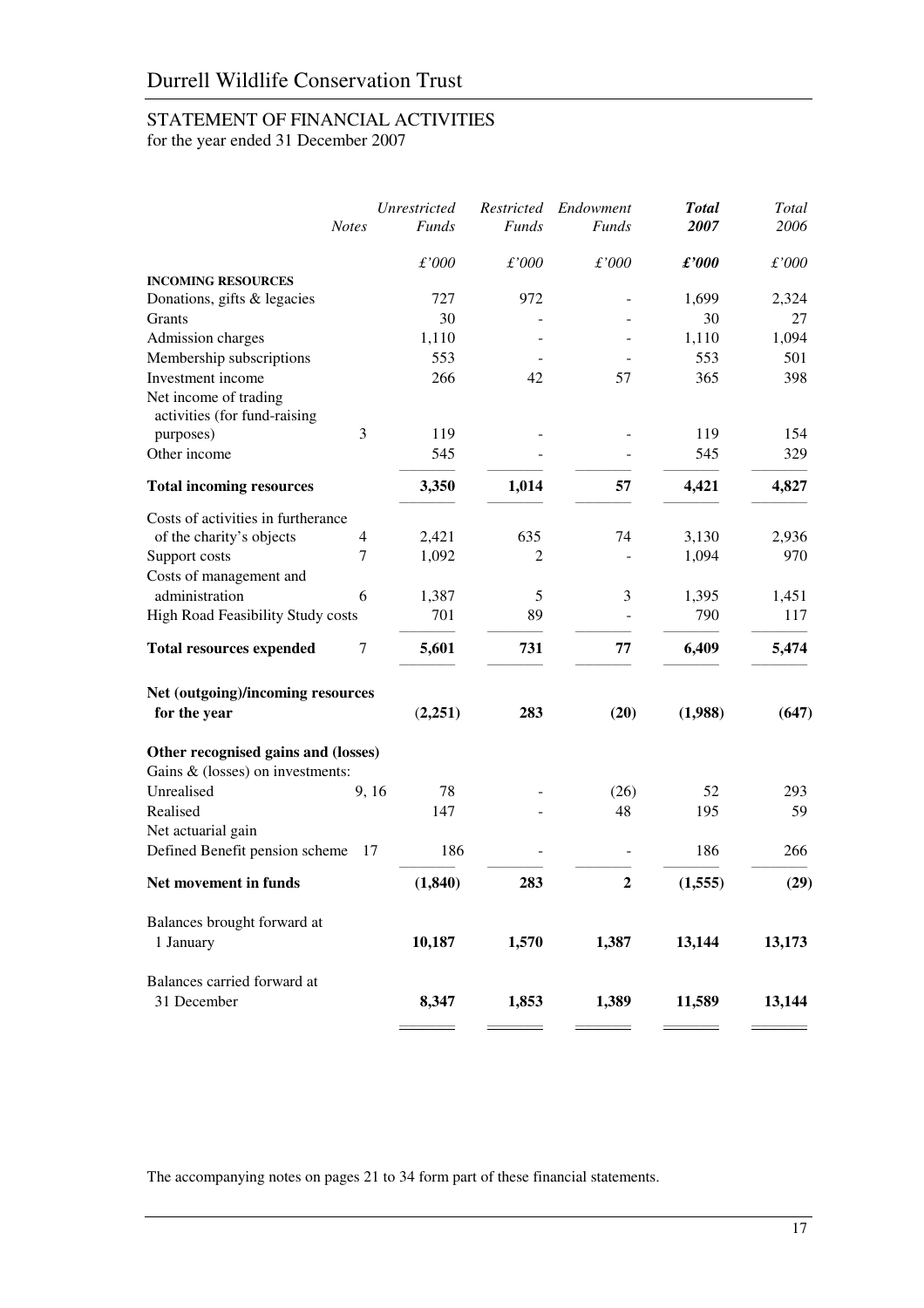# SUMMARY OF INCOME AND EXPENDITURE ACCOUNT at 31 December 2007

|                                                               | <b>Note</b> | 2007<br>$\pounds'000$ | 2006<br>$\pounds$ '000 |
|---------------------------------------------------------------|-------------|-----------------------|------------------------|
| Gross income of continuing operations                         |             | 4,302                 | 4,673                  |
| Net income of trading activities                              | 3           | 119                   | 154                    |
| Total income of continuing operations                         |             | 4,421                 | 4,827                  |
| Total expenditure of continuing operations                    |             | (6,409)               | (5, 474)               |
| Net deficit for the year before<br>investment asset disposals |             | (1,988)               | (647)                  |
| Gain on disposal of fixed asset investments                   |             | 195                   | 59                     |
| Net deficit for the year                                      |             | (1,793)               | (588)                  |
|                                                               |             |                       |                        |

Total income comprises £3,350,000 for unrestricted funds and £1,071,000 for restricted funds. A detailed analysis of income by source is provided in the Statement of Financial Activities.

Turnover of non-charitable trading activities amounted to £431,000. A detailed analysis of the trading results is shown in note 3.

Detailed analyses of the expenditure are provided in the Statement of Financial Activities and notes 4 to 7.

Net outgoing resources before investment asset disposals amounted to £1,988,000 comprising £2,151,000 net expense of unrestricted funds plus £263,000 net income of restricted funds.

The Summary Income and Expenditure account is derived from the Statement of Financial Activities on page 17 which, together with notes 1 to 2 provides full information on the movements during the year on all funds of the Trust.

The accompanying notes on pages 21 to 34 form part of these financial statements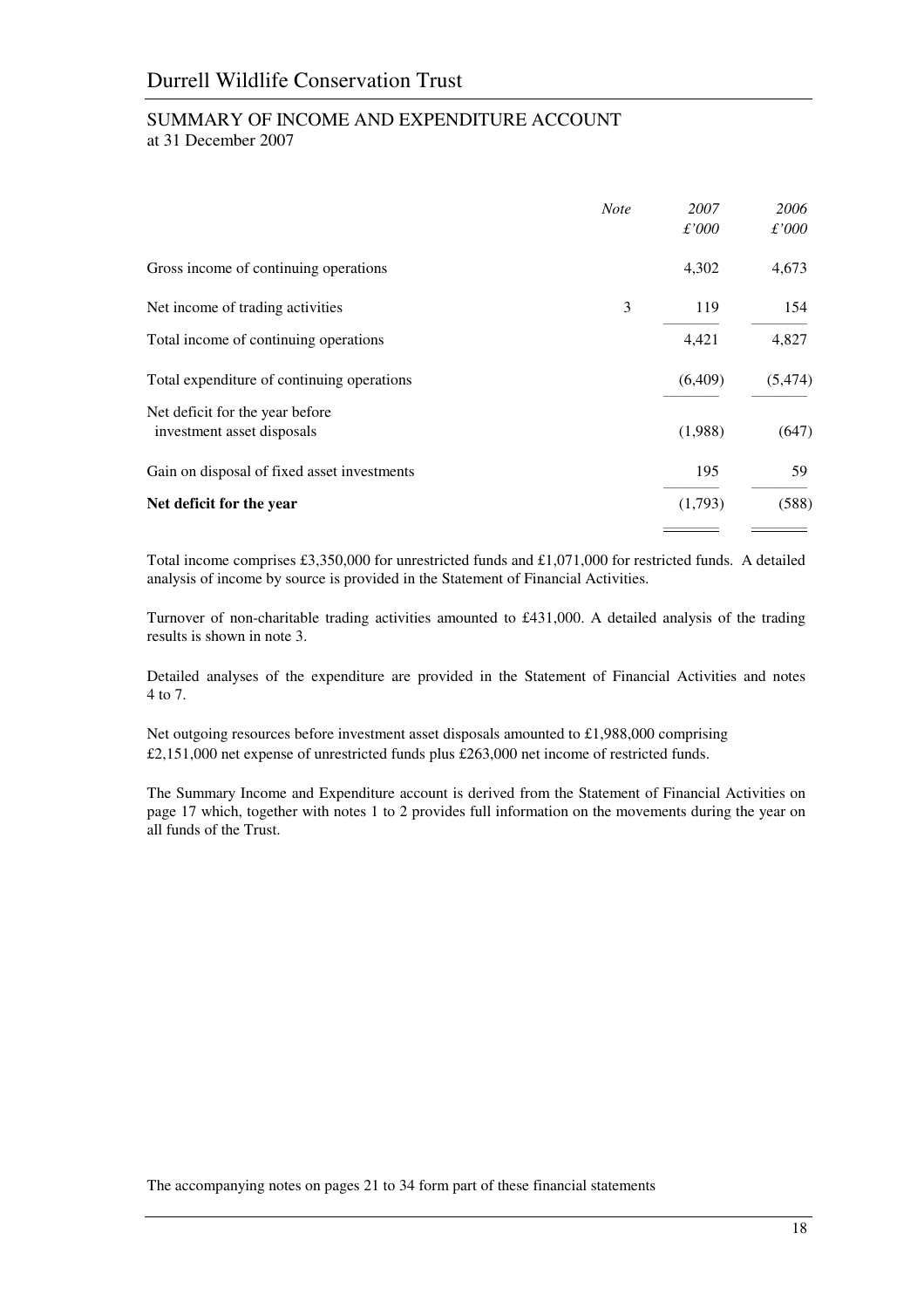# **BALANCE SHEET** at 31 December 2007

| $\pounds'000$ |
|---------------|
|               |
|               |
|               |
| 4,079         |
| 7,361         |
| 11,440        |
|               |
| 131           |
| 193           |
| 1,971         |
| 50            |
| 2,345         |
| (511)         |
| 1,834         |
| 13,274        |
| (6)           |
| 13,268        |
| (124)         |
| 13,144        |
|               |
| 1,387         |
|               |
| 1,570         |
|               |
| 6,472         |
| 3,715         |
| 13,144        |
|               |

Approved by the Board of Trustees and signed on its behalf by

Mark Oliver

Honorary Treasurer

Derek Maltwood Honorary Secretary Date: 24th June 2008

Date: 24th June 2008 The accompanying notes on pages 21 to 34 form part of these financial statements.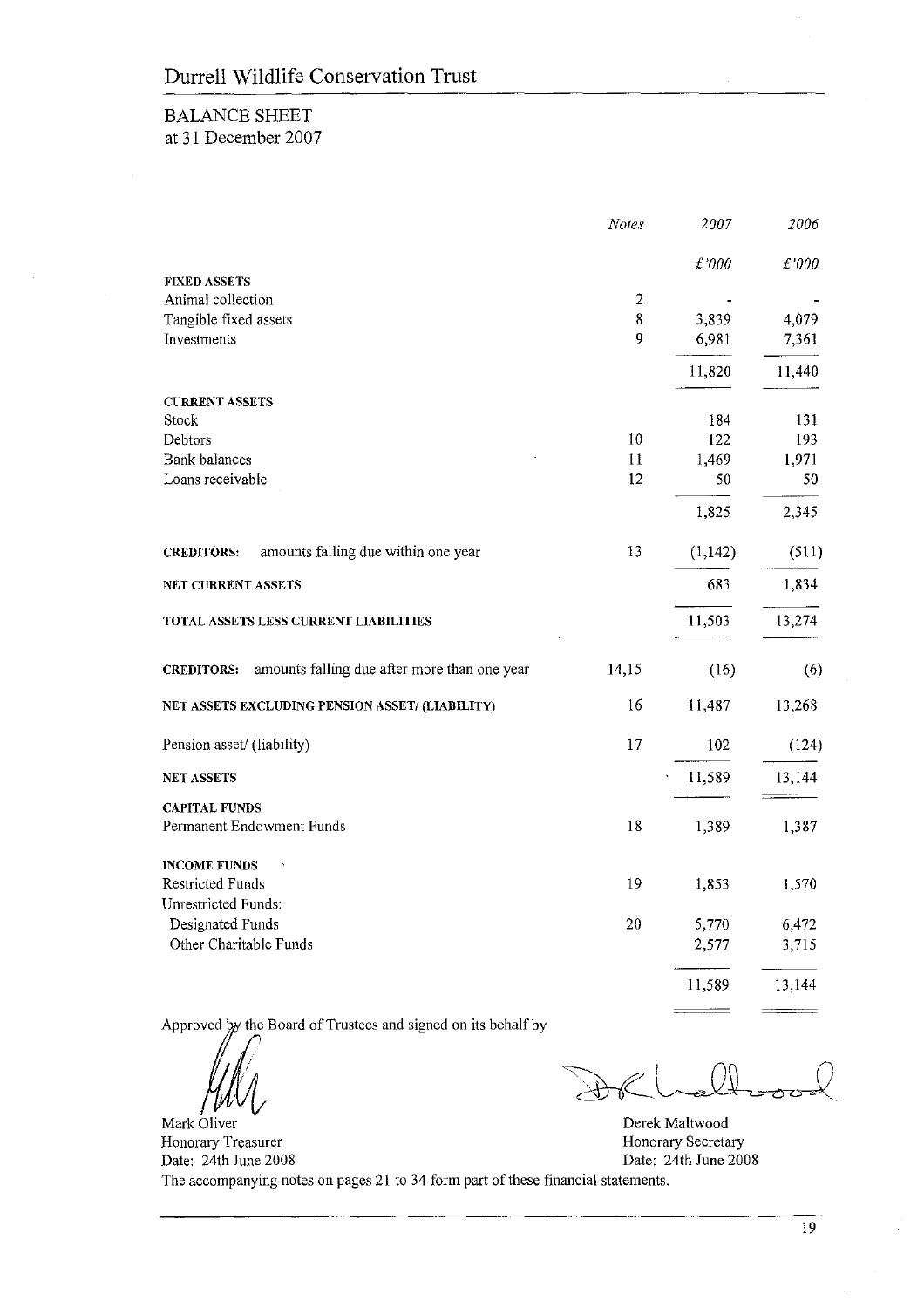# CASH FLOW STATEMENT

for the year ended 31 December 2007

|                                                                                                                                                                                                                          | 2007                                         | 2006                                       |
|--------------------------------------------------------------------------------------------------------------------------------------------------------------------------------------------------------------------------|----------------------------------------------|--------------------------------------------|
|                                                                                                                                                                                                                          | $\pounds'000$                                | £'000                                      |
| <b>CHANGES IN RESOURCES BEFORE REVALUATIONS</b>                                                                                                                                                                          | (1,988)                                      | (647)                                      |
| Depreciation<br>Management fees                                                                                                                                                                                          | 475<br>24                                    | 459<br>23                                  |
| Dividends and interest received<br>Interest element of finance lease repayment<br>Increase in creditors<br>Decrease/(increase) in debtors and stock<br>Defined benefit pension scheme                                    | (365)<br>3<br>621<br>18                      | (399)<br>1<br>86<br>(27)                   |
| - Current service costs less interest credit<br>- Additional contributions                                                                                                                                               | (40)                                         | (20)<br>(195)                              |
|                                                                                                                                                                                                                          | 736                                          | (72)                                       |
| NET CASH OUTFLOW FROM OPERATING ACTIVITIES                                                                                                                                                                               | (1,252)                                      | (719)                                      |
| Net returns on investments and servicing of finance<br>Income from investments<br><b>Bank</b> interest<br>Interest element of finance lease repayment<br>Management fees                                                 | 309<br>56<br>(3)<br>(24)<br>338              | 347<br>52<br>(1)<br>(23)<br>375            |
| Capital expenditure and financial investment<br>Purchase of investments<br>Sale proceeds of investments<br>Purchase of tangible fixed assets<br>Finance lease funds raised<br>Capital element of finance lease repayment | (414)<br>1,041<br>(235)<br>32<br>(12)<br>412 | (617)<br>1,253<br>(41)<br>17<br>(5)<br>607 |
| (DECREASE)/INCREASE IN CASH                                                                                                                                                                                              | (502)                                        | 263                                        |
| <b>CASH AT 31 DECEMBER 2006</b>                                                                                                                                                                                          | 1,971                                        | 1,708                                      |
| <b>CASH AT 31 DECEMBER 2007</b>                                                                                                                                                                                          | 1,469                                        | 1,971                                      |

The accompanying notes on pages 21 to 34 form part of these financial statements.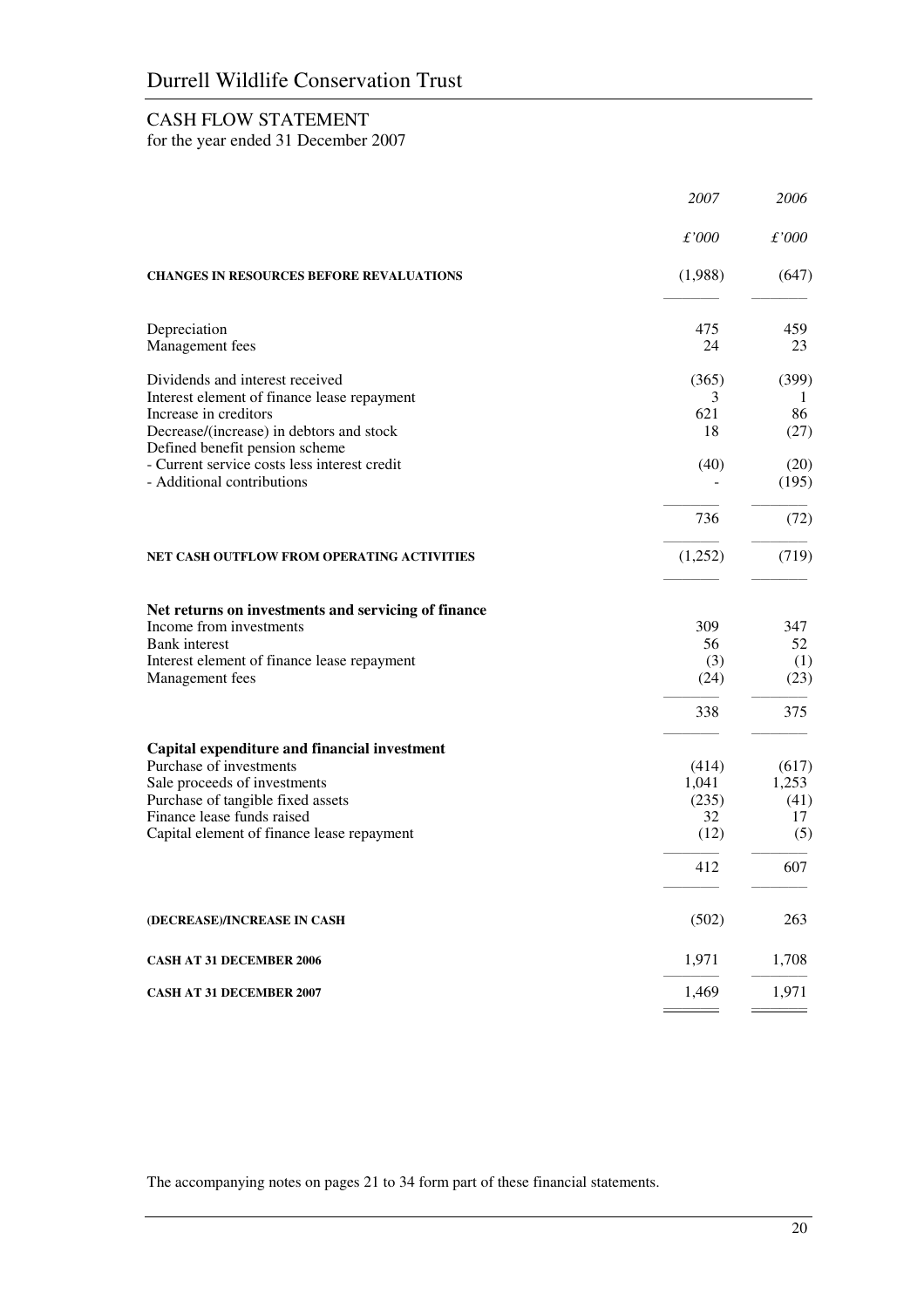at 31 December 2007

## **1. INCORPORATION**

The Durrell Wildlife Conservation Trust is an association incorporated under Article 4 of the Loi (1862) sur les teneures en fidéicommis et l'incorporation d'associations, as amended.

## **2. ACCOUNTING POLICIES**

#### *Basis of preparation*

The financial statements are prepared in accordance with the Statement of Recommended Practice "Accounting and Reporting by Charities", and with other applicable Statements of Standard Accounting Practice and Financial Reporting Standards.

#### *Accounting convention*

The financial statements are prepared on the basis of historical cost, except for investments which are included at market value and the animal collection which is included at a nominal value of £1.

#### *Allocation of funds*

The funds of the Trust comprise the following:

- Permanent Endowment capital funds where there is no power to convert the capital into income; the endowment income arising from such funds is accounted for in a restricted fund. Capital gains and losses arising from the sale of investments in such funds are accumulated and added to capital.
- Restricted Funds which are subject to specific conditions, imposed by the donor and binding on the trustees; such funds are placed in separate bank accounts and are held there until the specific project for which they are received is carried out; the balance of restricted funds represents unspent restricted income.
- Unrestricted Funds which are not subject to specific conditions imposed by the donor. Unrestricted funds are split into the following three categories:
	- Designated funds which have been allocated or designated for special projects by the Trust itself. The use of such funds for their designated purpose remains at the discretion of the Board of Trustees; or
	- General funds which have not been allocated for any special purpose.

### *Fund transfers*

As stated above, funds which are subject to specific donor-imposed conditions or which are allocated to designated purposes by the Board of Trustees are held in separate bank accounts until the projects for which they are intended are carried out.

When such funds are utilised on capital projects the capitalised assets are regarded as fixed assets of the unrestricted general fund and the total of such capital expenditure is accordingly transferred from the designated or restricted fund to the general fund.

#### *Branch*

The incoming resources and resources expended of the Gerald Durrell Wildlife Preservation Trust (GDWPT) are consolidated into the Trust's results. The GDWPT is a UK registered charity (Reg No 232004) and prepares accounts annually to 5 April. The Trust includes its results on a pro rata basis.

#### *Interest receivable*

All bank interest receivable is accounted for in the Statement of Financial Activities. It is credited to the fund holding the bank balances on an accruals basis.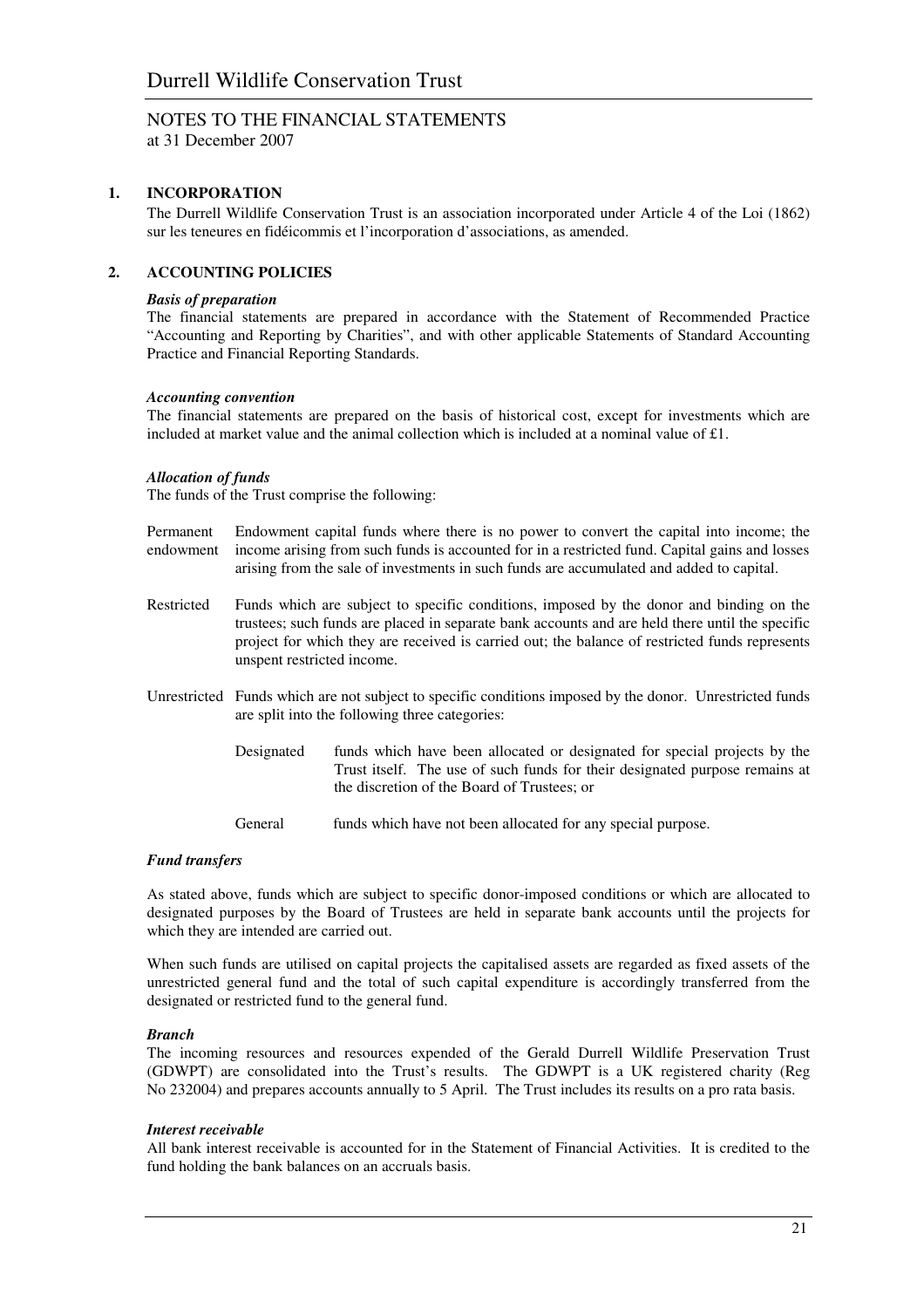at 31 December 2007

On the purchase and sale of fixed interest securities, accrued interest included in the transaction price is treated as part of the capital value of the investment. Credit is taken for interest on the date receivable and at the balance sheet date the market value is stated inclusive of accrued interest.

### *Depreciation*

Depreciation is not charged on the Trust's freehold property, other than the Trinity site buildings, on the grounds that such depreciation would be immaterial because of the length of the estimated remaining useful economic life of the property and its estimated residual value.

In accordance with Financial Reporting Standard (FRS) No 15, entitled "Tangible Fixed Assets", an impairment review in accordance with FRS No 11, entitled "Impairment of fixed assets and goodwill", has been performed by the Chief Executive on behalf of the Board of Trustees on those properties. The results of that review show that the recoverable amount in respect of those properties is in excess of the carrying amount at which they are included in the financial statements.

The cost of other fixed assets is written off using the straight line basis as follows:

| Trinity Site buildings | Over 10 to 20 years depending on the degree of permanence |
|------------------------|-----------------------------------------------------------|
| Fixtures and fittings  | At 10 $%$ per annum                                       |
| Plant and machinery    | At $20\%$ per annum                                       |
| Motor vehicles         | At $25\%$ per annum                                       |
| Electrical equipment   | At $331/3\%$ per annum                                    |

#### *Leases*

The cost of assets held under finance leases is included under tangible fixed assets and depreciation is provided in accordance with the Trust's policy set out in note 2 (above). The finance charges are allocated over the period of the lease in proportion to the capital amount outstanding.

#### *Grants received*

Grants received from governments or other public bodies are accounted for in the Statement of Financial Activities on an accruals basis

#### *Stock*

Stock is valued at the lower of cost and net realisable value.

#### *Basis of allocation of expenses*

Expenses are allocated to the categories shown in the financial statements on the following bases. Where expenses are directly attributable to a particular category, they are allocated entirely to that category. Where an expense relates to direct charitable work but cannot be allocated to a specific category of such work (usually because it benefits more than one category) it is allocated to support costs. Where an expense relates both to direct charitable work and other activities such as management and administration, then it is apportioned across the categories using percentages estimated to be the approximate benefit to each category.

#### *Legacies and bequests*

Legacies and bequests are accrued as receivable, before receipt if it is reasonably certain that the legacy will be received and the value of the incoming resources can be measured with sufficient reliability.

#### *Quoted investments*

Quoted investments are included in the financial statements at their market values, which are calculated using the closing prices on the last business day in the Trust's financial year. Differences between the market value and the cost of quoted investments, being unrealised gains or losses, are disclosed in the Statement of Financial Activities and then added to or deducted from the appropriate fund in the balance sheet.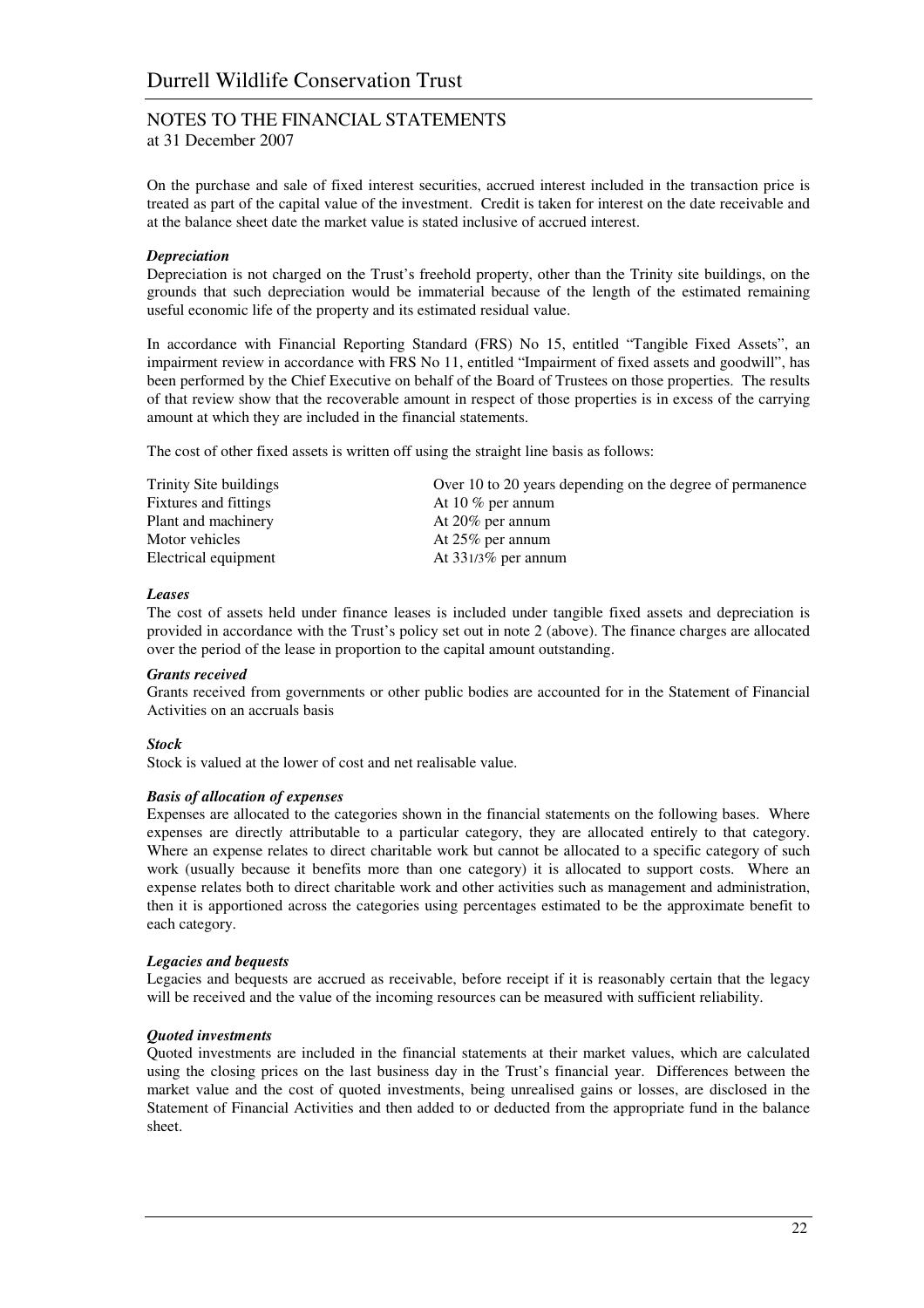at 31 December 2007

### **2. ACCOUNTING POLICIES** (continued)

Realised gains and losses on the disposal of investments are also disclosed in the Statement of Financial Activities and added to or deducted from the appropriate fund in the balance sheet.

#### *Animal Collection*

The animal collection is included in the financial statements at a nominal value of £1, since in the opinion of the Trustees it is not possible to place a realistic value thereon due to the unique nature of the animal collection.

### *Taxation*

The Trust is established for a charitable purpose and is therefore exempt from Jersey Income Tax under Article 115(a) of the Income Tax (Jersey) Law 1961 provided its income is applied towards charitable purposes.

### *Retirement benefits*

The trust values its liability in respect of defined retirement benefits in accordance with FRS17 and following the unit cost method of calculation.

Any surplus or deficit in the defined benefit section of the scheme, being the difference between the value of the scheme assets and the present value of the plan liabilities, is recognised in the balance sheet as an asset or liability to the extent that any surplus is recoverable or that conversely, any deficit reflects a legal or constructive obligation.

## **3. NET INCOME FROM TRADING ACTIVITIES**

The Trust operates a gift shop at the Visitor Centre at Durrell, selling gifts and souvenirs. A summary of the shop's results together with other trading income is shown below:

| Profit and loss account                                | 2007  | 2006  |
|--------------------------------------------------------|-------|-------|
|                                                        | £'000 | £'000 |
| Turnover                                               | 431   | 395   |
| Gross profit                                           | 208   | 187   |
| Expenses, net of interest received                     | (154) | (149) |
| Net profit                                             | 54    | 38    |
| Other income (Dodo Restaurant and sale of site guides) | 65    | 116   |
| Amount transferred to General Funds                    | (119) | (154) |
|                                                        |       |       |

#### **4. COSTS IN FURTHERANCE OF THE CHARITY'S OBJECTS**

|                                             | <i>Unrestricted</i><br><i>Funds</i><br>£'000 | Restricted<br><b>Funds</b><br>£'000 | 2007<br>Total<br>$\pounds'000$ | 2006<br>Total<br>£'000 |
|---------------------------------------------|----------------------------------------------|-------------------------------------|--------------------------------|------------------------|
| Animal Management (See Note 7)              | 1.224                                        | $\Omega$                            | 1.224                          | 1,169                  |
| Training & Education (See Note 7)           | 275                                          | 97                                  | 372                            | 337                    |
| Overseas conservation projects (See Note 7) | 336                                          | 560                                 | 896                            | 825                    |
| Fundraising and publicity (See Note 5)      | 556                                          | 35                                  | 591                            | 563                    |
| Bank charges and investment management      | 43                                           | $\overline{4}$                      | 47                             | 42                     |
|                                             | 2,434                                        | 696                                 | 3,130                          | 2,936                  |
|                                             |                                              |                                     |                                |                        |

—————— ——————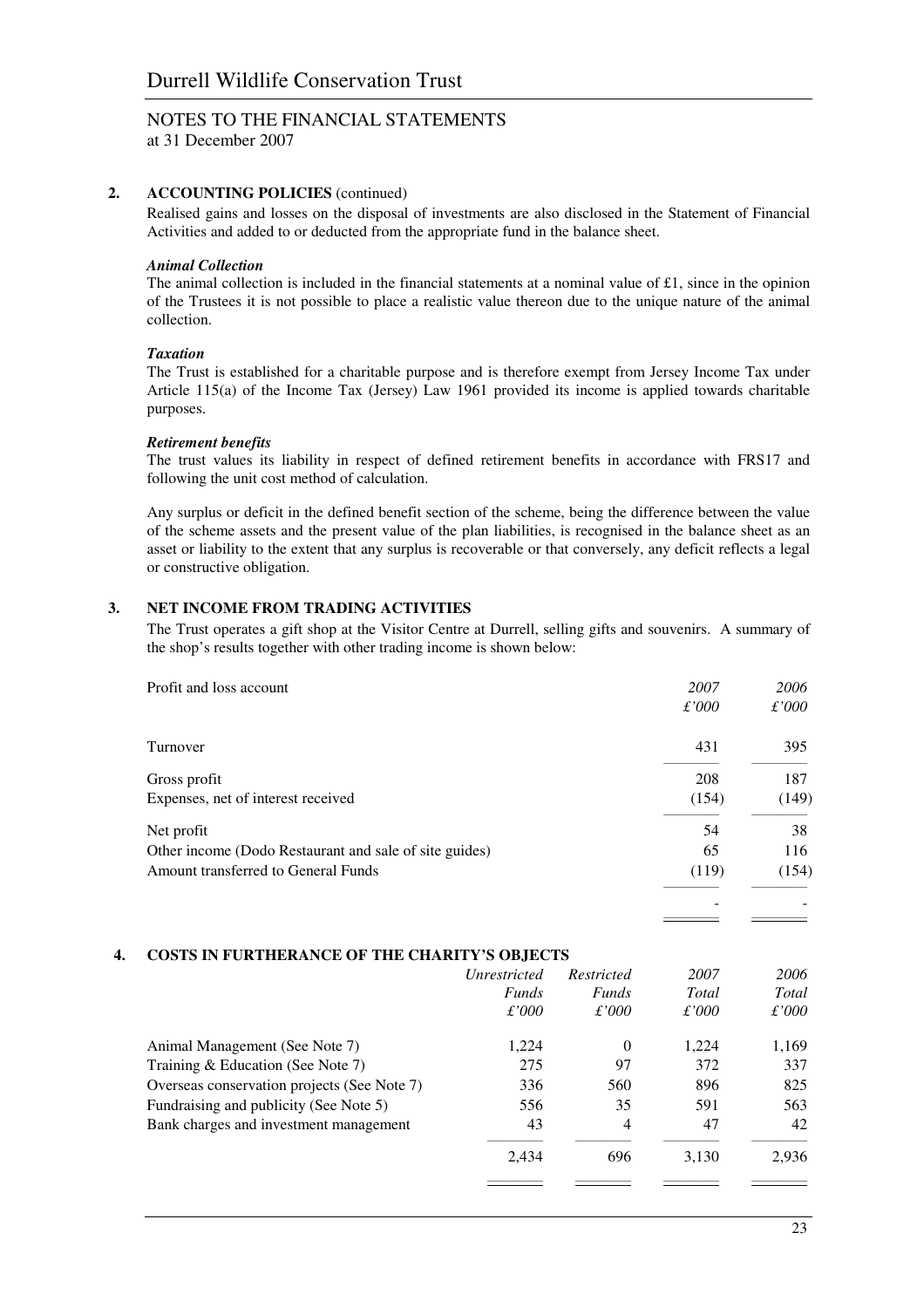# NOTES TO THE FINANCIAL STATEMENTS at 31 December 2007

# **5. ANALYSIS OF FUNDRAISING AND PUBLICITY**

|                               | 2007          | 2006          |
|-------------------------------|---------------|---------------|
|                               | Total         | Total         |
|                               | $\pounds'000$ | $\pounds'000$ |
| <b>Salaries</b>               | 328           | 264           |
| Pensions                      | 17            | 12            |
| Accommodation                 |               | 1             |
| Direct costs                  | 109           | 81            |
| Advertising and marketing     | 84            | 97            |
| Annual report and newsletters | 34            | 47            |
| Establishment                 | 11            | 32            |
| Office                        | 8             | 29            |
|                               | 591           | 563           |

# **6. COSTS OF MANAGEMENT AND ADMINISTRATION**

|                                              | Unrestricted<br><b>Funds</b><br>$\pounds'000$ | Restricted<br><b>Funds</b><br>$\pounds'000$ | 2007<br><b>Total</b><br>$\pounds'000$ | 2006<br>Total<br>£'000 |
|----------------------------------------------|-----------------------------------------------|---------------------------------------------|---------------------------------------|------------------------|
| Salaries                                     | 582                                           |                                             | 582                                   | 499                    |
| Accommodation<br>Defined contribution scheme | 33                                            |                                             | 33                                    | 32                     |
| - contributions                              | 56                                            |                                             | 56                                    | 55                     |
| Defined benefit scheme                       |                                               |                                             |                                       |                        |
| - current service costs                      | 4                                             |                                             | $\overline{4}$                        | 9                      |
| - finance income                             | (44)                                          |                                             | (44)                                  | (29)                   |
| Establishment                                | 413                                           | 3                                           | 416                                   | 574                    |
| Office expenditure                           | 126                                           |                                             | 126                                   | 119                    |
| Audit fees                                   |                                               |                                             |                                       |                        |
| Trust                                        |                                               |                                             |                                       |                        |
| $-2006$                                      | 9                                             |                                             | 9                                     | 25                     |
| $-2007$                                      | 26                                            |                                             | 26                                    |                        |
| <b>GDWPT</b>                                 | 4                                             |                                             | $\overline{4}$                        | 7                      |
| Pension Schemes                              | 4                                             |                                             | $\overline{4}$                        | 9                      |
| Consultancy                                  |                                               |                                             |                                       | 53                     |
| Miscellaneous                                | 173                                           | 6                                           | 179                                   | 98                     |
|                                              | 1,386                                         | 9                                           | 1,395                                 | 1,451                  |

**—————— ——————**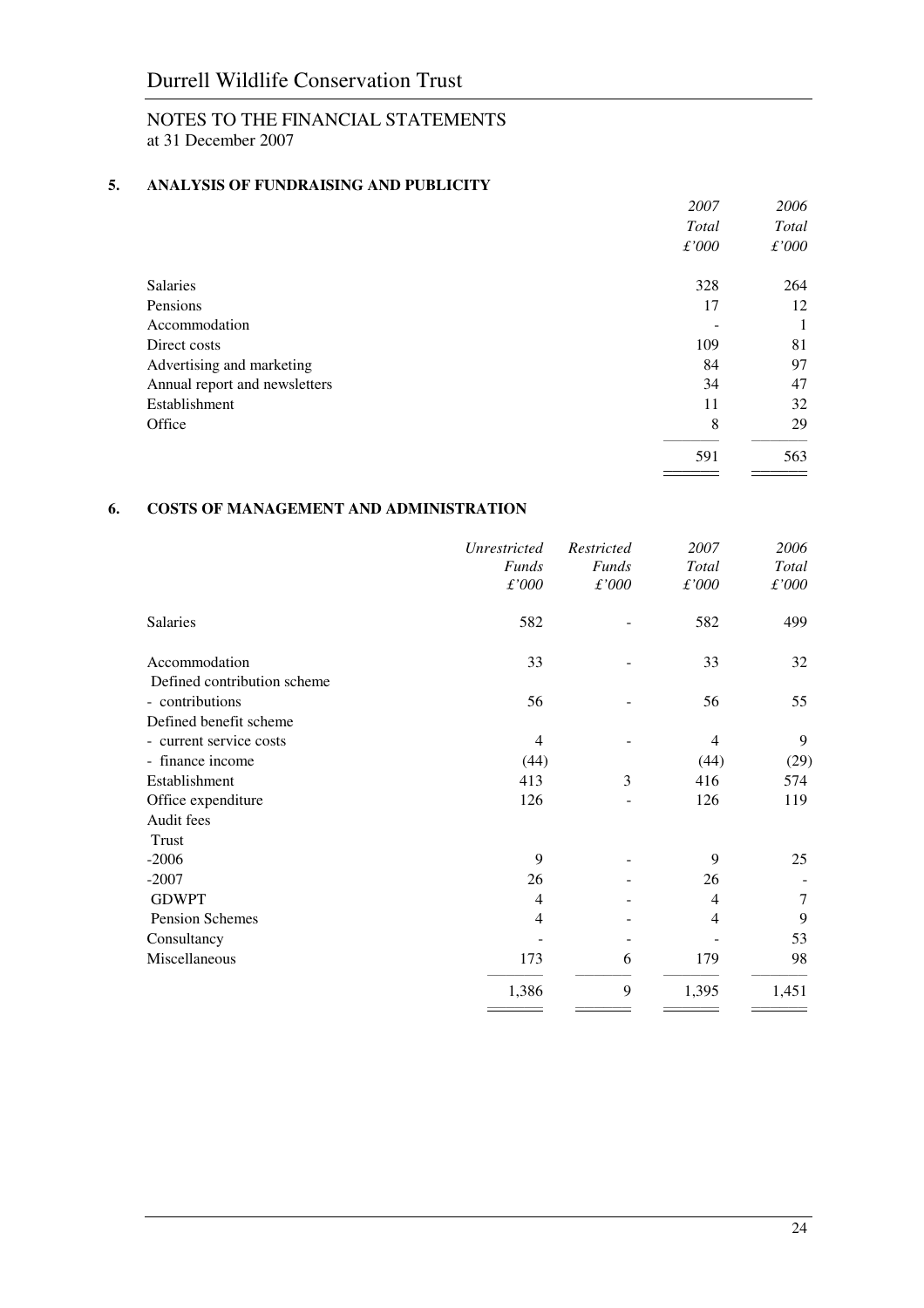## NOTES TO THE FINANCIAL STATEMENTS at 31 December 2007

# **7. ANALYSIS OF TOTAL RESOURCES EXPENDED**

| Staff<br>costs | Depreciation | Other<br>costs | 2007<br>Total  | 2006<br>Total |
|----------------|--------------|----------------|----------------|---------------|
|                |              |                |                | $\pounds'000$ |
| 942            |              | 282            | 1,224          | 1,169         |
| 260            |              | 112            | 372            | 337           |
| 354            |              | 542            | 896            | 825           |
| 345            |              | 246            | 591            | 563           |
|                |              | 47             | 47             | 42            |
| 1,901          |              | 1,229          | 3,130          | 2,936         |
| 445            | 468          | 181            | 1,094          | 970           |
| 671            |              | 724            | 1,395          | 1,451         |
|                |              | 790            | 790            | 117           |
| 3,017          | 468          | 2,924          | 6,409          | 5,474         |
|                | £'000        | £'000          | $\pounds$ '000 | $\pounds'000$ |

Note - £7k depreciation has been charged on Tangible Fixed Assets held in the shop and that has been included in arriving at Net Income from Trading activities.

The Trust employed staff whose emoluments fell in the following bands:

- 1 (2006:0) member of staff in the band £90,000 £99,999
- 3 (2006:2) members of staff in the band £70,000 £79,999
- 1 (2006:1) member of staff in the band £60,000 £69,999

0 (2006:1) members of staff in the band £50,000 - £59,999

The average number of employees in Jersey and overseas was 97 (2006: 93). The staff costs include £108,110 (2006: £81,525) of rent subsidies given to staff.

### **8. FIXED ASSETS**

|                     | Freehold<br>Land &<br>Property<br>£'000 | <b>Trinity Site</b><br><b>Buildings</b><br>£'000 | Plant and<br>Machinery<br>£'000 | Fixtures,<br><i>Fittings &amp;</i><br>Equipment<br>$\pounds'000$ | Total<br>$\pounds'000$ |
|---------------------|-----------------------------------------|--------------------------------------------------|---------------------------------|------------------------------------------------------------------|------------------------|
| Cost                |                                         |                                                  |                                 |                                                                  |                        |
| 1 January 2007      | 1,071                                   | 7,406                                            | 354                             | 260                                                              | 9,091                  |
| <b>Additions</b>    |                                         | 125                                              | 58                              | 52                                                               | 235                    |
| 31 December 2007    | 1,071                                   | 7,531                                            | 412                             | 312                                                              | 9,326                  |
| <b>Depreciation</b> |                                         |                                                  |                                 |                                                                  |                        |
| 1 January 2007      |                                         | 4,501                                            | 312                             | 199                                                              | 5,012                  |
| Charge for the year |                                         | 388                                              | 42                              | 45                                                               | 475                    |
| 31 December 2007    |                                         | 4,889                                            | 354                             | 244                                                              | 5,487                  |
| Net book value      |                                         |                                                  |                                 |                                                                  |                        |
| 31 December 2007    | 1,071                                   | 2,642                                            | 58                              | 68                                                               | 3,839                  |
| 31 December 2006    | 1,071                                   | 2,905                                            | 42                              | 61                                                               | 4,079                  |
|                     |                                         |                                                  |                                 |                                                                  |                        |

Tangible fixed assets held under finance leases have a net book value of £35k (2006: 13k)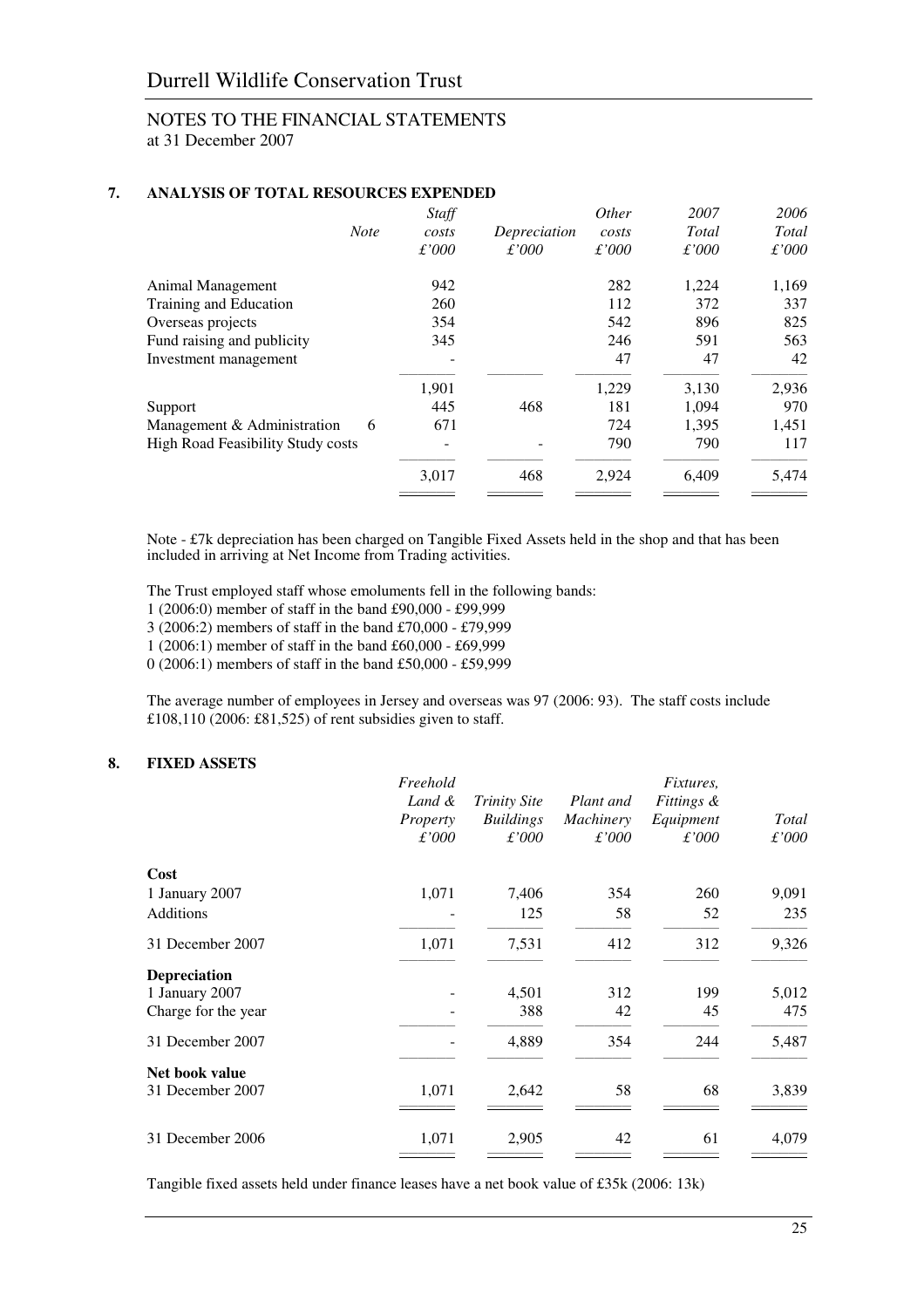at 31 December 2007

# **8. FIXED ASSETS (continued)**

The Board of Trustees does not consider that it is practicable to analyse the assets of the Trust between those used for Direct Charitable Purposes and Other Purposes. The Fixed Assets of the Trust are all held at the Headquarters at Les Augrès Manor or otherwise in Jersey, and may be used for both Charitable and Other Purposes.

# **9. INVESTMENTS**

Funds are placed under discretionary management with an investment company. Details of funds invested other than in cash at the year end are as follows:

|                           | Cost<br>£'000 | 2007<br>Market<br>Value<br>£'000 | Income for<br>the year<br>£'000 | Cost<br>£'000 | 2006<br>Market<br>Value<br>$\pounds'000$ | Income for<br>the year<br>£'000 |
|---------------------------|---------------|----------------------------------|---------------------------------|---------------|------------------------------------------|---------------------------------|
| <b>UNRESTRICTED FUNDS</b> |               |                                  |                                 |               |                                          |                                 |
| Unit trusts               | 184           | 177                              | 9                               | 184           | 187                                      | 9                               |
| Fixed interest securities | 1,533         | 1,561                            | 79                              | 1,585         | 1,627                                    | 72                              |
| Equities                  | 2,783         | 4,076                            | 171                             | 3,073         | 4,263                                    | 216                             |
|                           | 4,500         | 5,814                            | 259                             | 4,842         | 6,077                                    | 297                             |
|                           |               |                                  |                                 |               |                                          |                                 |
| <b>ENDOWMENT FUNDS</b>    |               |                                  |                                 |               |                                          |                                 |
| Unit trusts               | 53            | 51                               | 3                               | 53            | 53                                       | 3                               |
| Fixed interest securities | 405           | 405                              | 27                              | 421           | 447                                      | 23                              |
| Equities                  | 565           | 711                              | 20                              | 640           | 784                                      | 24                              |
|                           | 1,023         | 1,167                            | 50                              | 1,114         | 1,284                                    | 50                              |
| Total                     | 5,523         | 6,981                            | 309                             | 5,956         | 7,361                                    | 347                             |
|                           |               |                                  |                                 |               |                                          |                                 |

Details of realised gains and losses on the disposal of investments during the year and of unrealised gains and losses arising from the inclusion of investments in the balance sheet at their market value are disclosed below and in the Statement of Financial Activities.

The above securities are invested in two separate portfolios, each portfolio representing a legally separate fund of securities. The managers of the portfolios were instructed by the Investment Committee to adopt a conservative approach and invest in the proportion of approximately 50:50 equities to cash and cash equivalents during the year. For the purposes of investment the Trustees have defined cash equivalents to include fixed interest securities.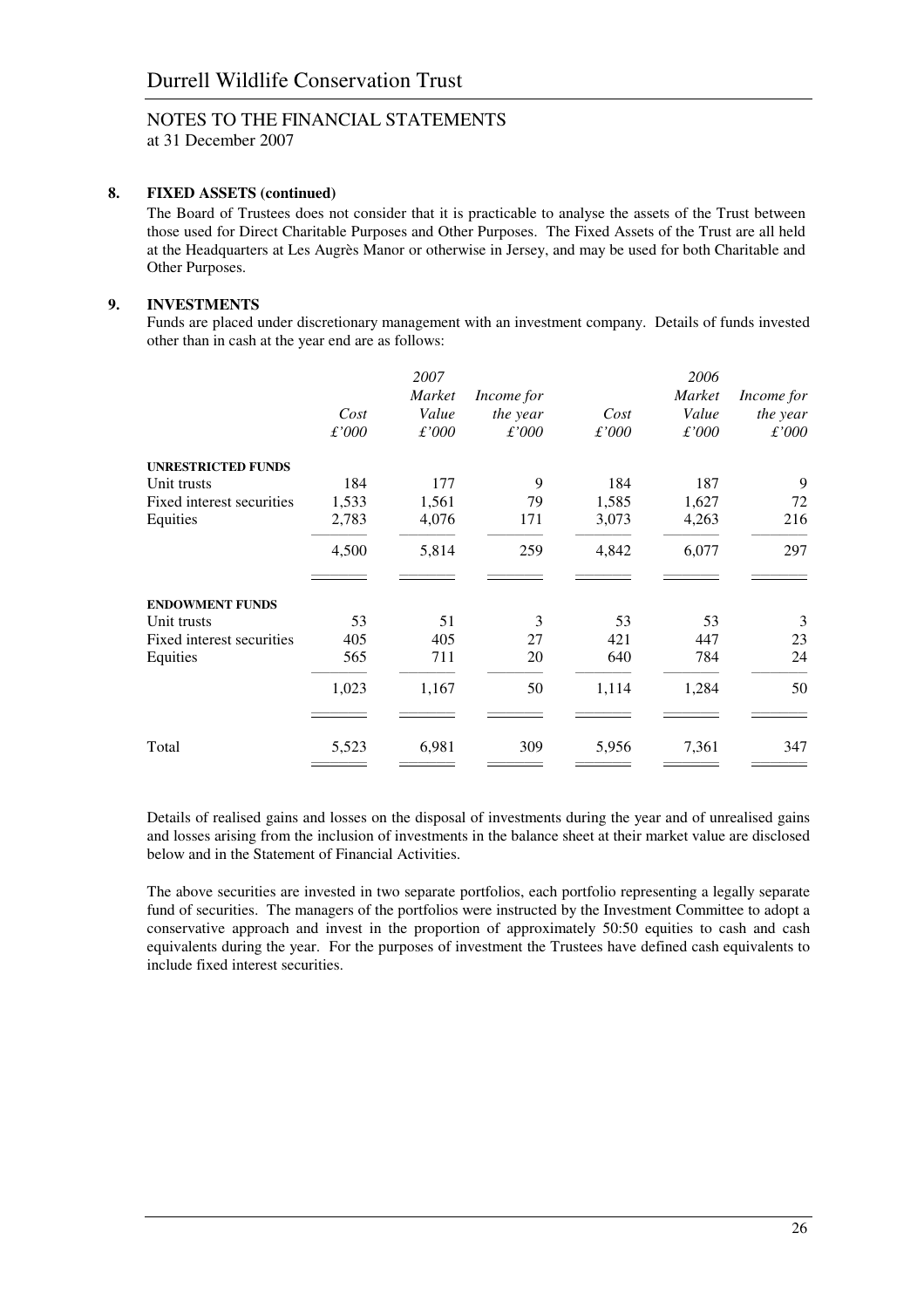at 31 December 2007

# **9. INVESTMENTS (continued)**

Cash is further classified into cash available for investment and cash held for operating requirements of the Trust, thus at the year end £0.359m of the total cash of £1.469m was held for investment purposes only.

|                                                | 2007  | 2006    |
|------------------------------------------------|-------|---------|
|                                                | £'000 | £'000   |
| <b>FIXED ASSET INVESTMENTS</b>                 |       |         |
| Market value brought forward at 1 January 2007 | 7,361 | 7,645   |
| Less: disposal at opening book value           |       |         |
| (Proceeds £1,041kk, gain £195k)                | (846) | (1,194) |
| Add: Acquisitions at cost                      | 414   | 617     |
| Net gains on revaluation at 31 December 2007   | 52    | 293     |
| Market value at 31 December 2007               | 6,981 | 7,361   |
|                                                |       |         |
| Historical cost as at 31 December 2007         | 5,523 | 5,955   |
|                                                |       |         |
| <b>DEBTORS</b>                                 |       |         |
|                                                | 2007  | 2006    |
|                                                | £'000 | £'000   |
| Trade debtors                                  | 44    | 105     |
| Other debtors                                  | 11    | 5       |
| Prepayments                                    | 22    | 19      |
| Accrued legacies                               |       | 13      |
| Accrued income                                 | 45    | 51      |
|                                                | 122   | 193     |
|                                                |       |         |

#### **11. BANK BALANCES**

**10.** 

# **ANALYSIS OF CHANGES IN NET CASH**  *At 1 January At 31December 2007 Cash flows 2007 £'000 £'000 £'000*  Bank balances 1,971 (502) 1,469

# **12. LOANS RECEIVABLE**

At 31<sup>st</sup> December 2007 there was one loan receivable from an employee, totalling £50,000, which is fully secured on property and is repayable in 2010.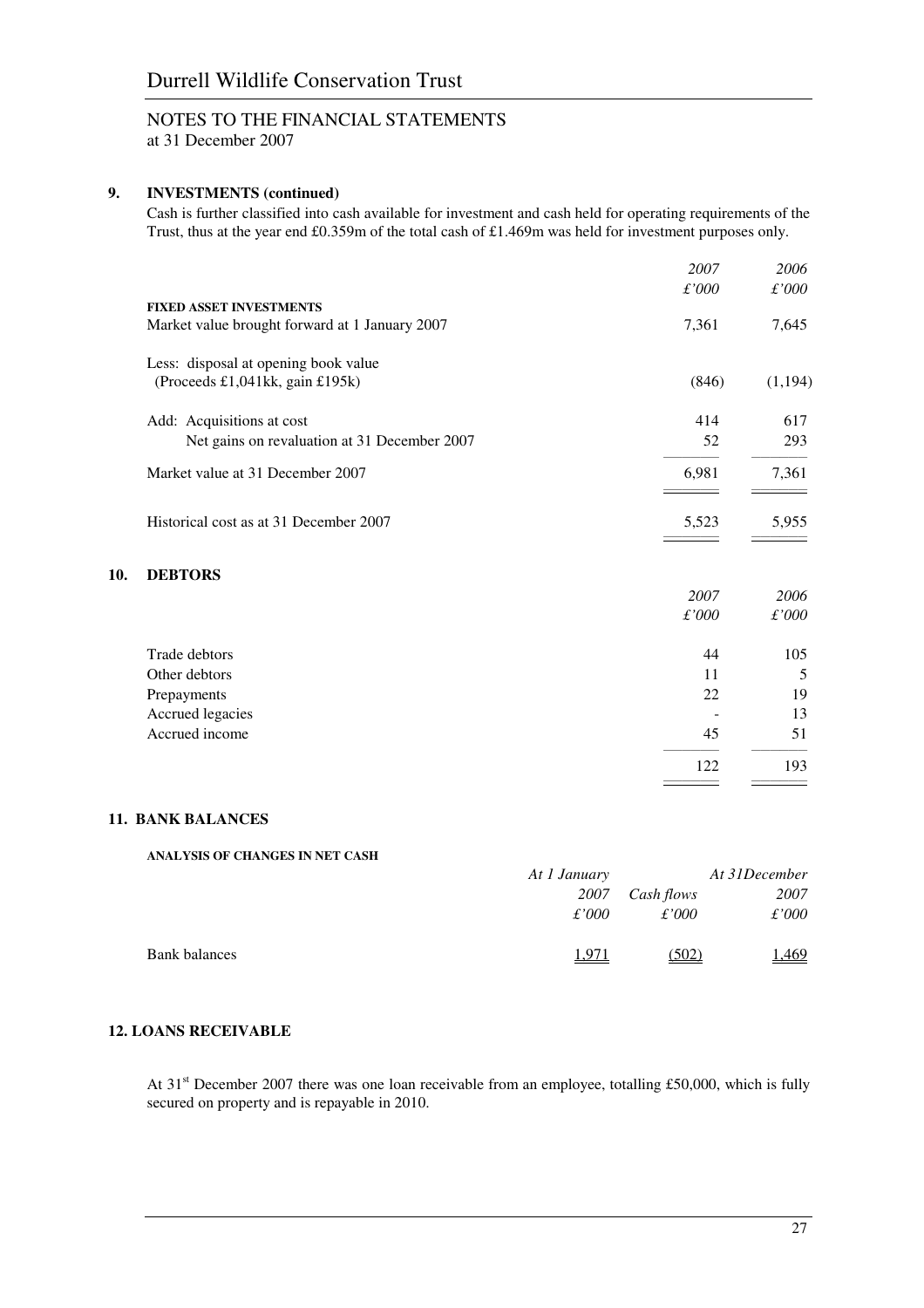# NOTES TO THE FINANCIAL STATEMENTS at 31 December 2007

# 13. **CREDITORS:** amounts falling due within one year

|                           | 2007          | 2006          |
|---------------------------|---------------|---------------|
|                           | $\pounds'000$ | $\pounds'000$ |
| Trade creditors           | 786           | 154           |
| Accruals                  | 175           | 151           |
| Deferred income           | 164           | 200           |
| Finance lease obligations | 17            | 6             |
|                           | 1,142         | 511           |

# **14. CREDITORS: AMOUNTS FALLING DUE AFTER ONE YEAR**

|                          | 2007          | 2006          |
|--------------------------|---------------|---------------|
|                          | $\pounds'000$ | $\pounds'000$ |
| Finance Lease obligation | 16            | 6             |
|                          | 16            | 6             |
|                          |               |               |

# **15. FINANCE LEASES**

Net finance lease obligations are payable as follows:

|                           | 2007          | 2006          |
|---------------------------|---------------|---------------|
|                           | $\pounds'000$ | $\pounds'000$ |
| With one year             | 17            | 6             |
| Between one and two years | 16            | 6             |
|                           | 33            | 12.           |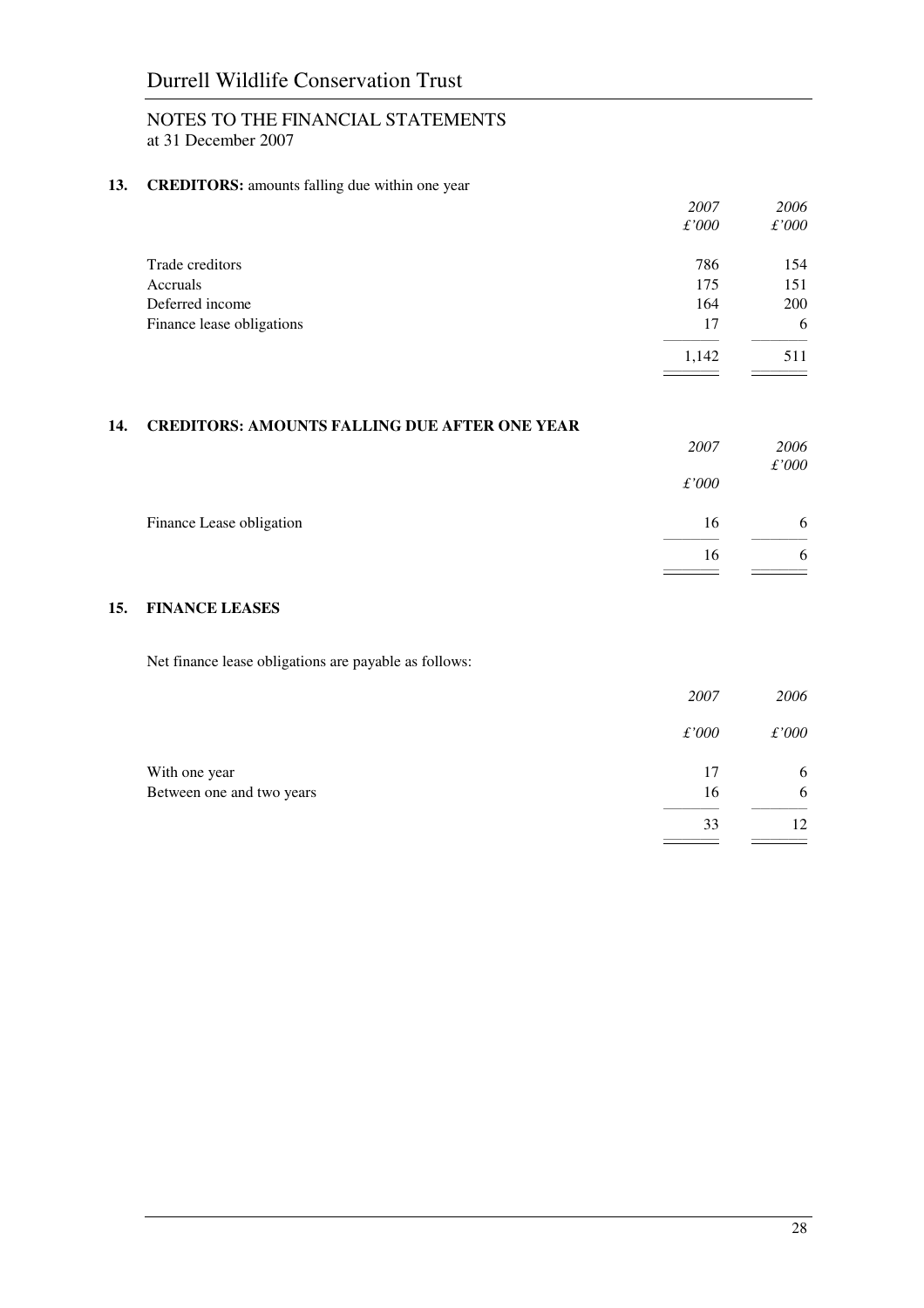# Durrell Wildlife Conservation Trust

# NOTES TO THE FINANCIAL STATEMENTS at 31 December 2007

# **16. ANALYSIS OF NET ASSETS BETWEEN FUNDS**

|                                                                          | Unrestricted | Restricted   | Endowment    | Total        |
|--------------------------------------------------------------------------|--------------|--------------|--------------|--------------|
|                                                                          | <b>Funds</b> | <b>Funds</b> | <b>Funds</b> | <b>Funds</b> |
|                                                                          | £'000        | £'000        | £'000        | £'000        |
| Fund balances at 31 December 2007 are                                    |              |              |              |              |
| represented by                                                           |              |              |              |              |
| Animal collection                                                        |              |              |              |              |
| Tangible fixed assets                                                    | 3,839        |              |              | 3,839        |
| <b>Investments</b>                                                       | 5.815        |              | 1,166        | 6,981        |
| Current assets                                                           | 918          | 754          | 153          | 1,825        |
| Liabilities                                                              | (1, 146)     | (12)         |              | (1,158)      |
| <b>Total Net Assets excluding pension asset/liability</b>                | 9,426        | 742          | 1,319        | 11,487       |
| Unrealised gains included above                                          |              |              |              |              |
| On tangible fixed assets                                                 |              |              |              |              |
| On investment assets (see below)                                         | 1,314        |              | 144          | 1,458        |
| Total unrealised gains at<br>31 December 2007                            | 1,314        |              | 144          | 1,458        |
| <b>Reconciliation of movements in</b><br>unrealised gains and investment |              |              |              |              |
| assets<br>Unrealised gains at 31 December 2006                           | 1,236        |              | 170          | 1,406        |
| Add: net gains/ (losses) arising                                         | 78           |              | (26)         | 52           |
| in year                                                                  |              |              |              |              |
| <b>Unrealised gains at 31 December 2007</b>                              | 1,314        |              | 144          | 1,458        |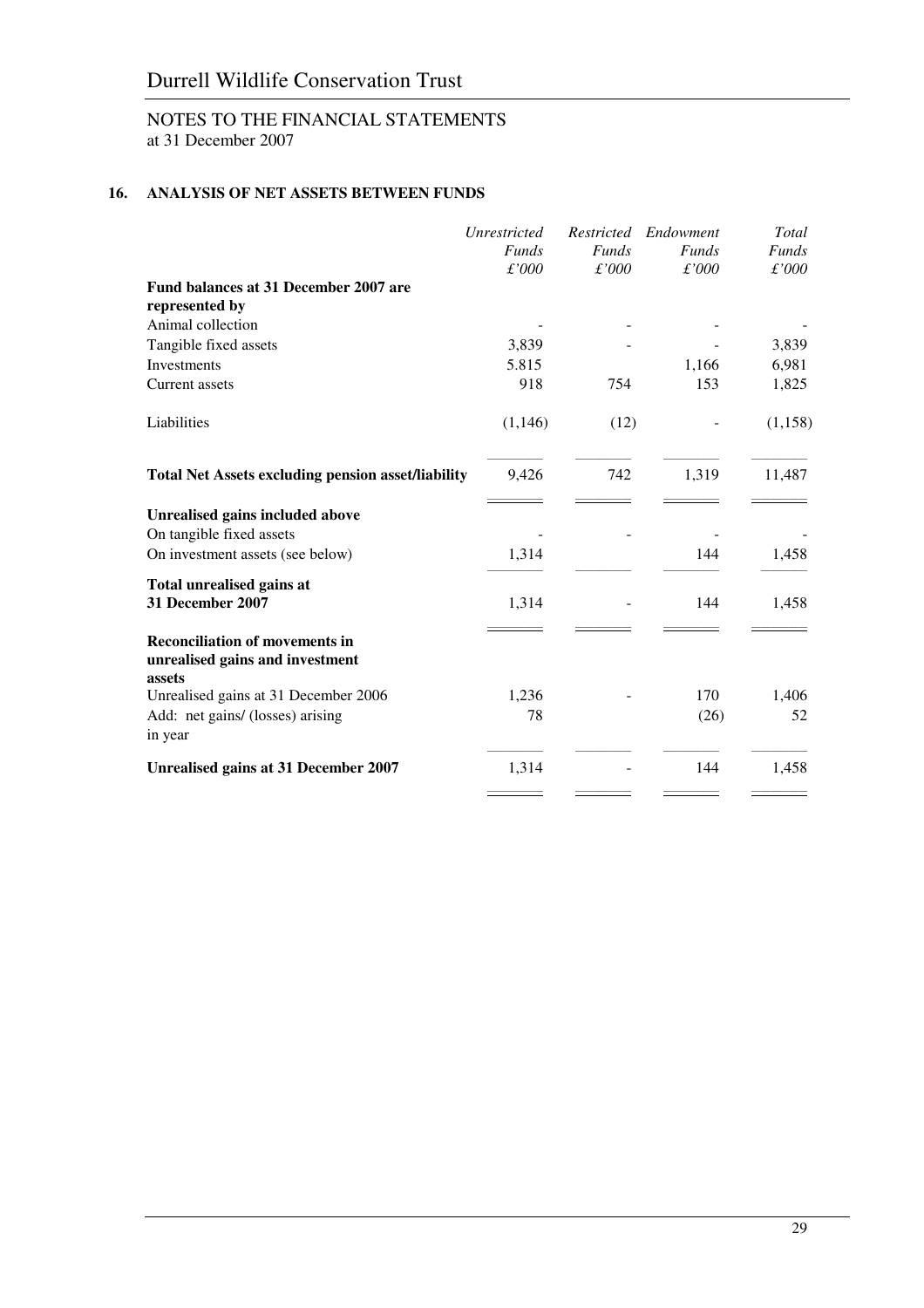at 31 December 2007

# **17. PENSION SCHEME**

The Trust operates a pension scheme, with two formal sections; a defined contribution section and a defined benefit section. The assets of the scheme are held separately from those of the Trust and are administered by BWCI (Jersey) Limited.

### **Defined contribution section**

The defined contribution section of the scheme was opened to new members on 1 January 2002 and any existing defined benefit section members who chose to transfer to the new section.

On 31 July 2004 the defined benefit section was closed for the accrual of further pensionable service and members had the choice of transferring their pensionable entitlement up to that date into the defined contribution section or remaining as a deferred pensioner of the curtailed defined benefit section of the scheme.

Employer contributions during the year to 31 December 2007 totalled £225k (2006 - £205k).

### **Defined benefit section**

The liabilities of the defined benefit section are funded by contributions from the trust.

The actual funding of the defined benefit section is determined by the actuarial valuation and this differs from the amount that is required to be charged in the Statement of Financial Activities under Financial Reporting Standard 17.

A valuation for FRS17 purposes was carried out as at 31 December 2007. The major assumptions used by the actuary were:

|                              | At 31 Dec 2007 | At 31 Dec 2006 | At 31 Dec 2005 | At 31 Dec 2004 |
|------------------------------|----------------|----------------|----------------|----------------|
| Rate of increase in salaries | N/A            | N/A            | N/A            | $4.4\%$        |
| Pension increases            | 3%             | 3%             | $3.0\%$        | $3.0\%$        |
| Discount rate*               | 5.8%           | $5.1\%$        | $4.7\%$        | 5.3%           |
| Price inflation              | N/A            | N/A            | N/A            | $2.9\%$        |

\*based on iBoxx over 15 year AA corporate bond index.

#### **Defined Benefit section assets and expected rates of return**

|                 |                                             |                        | -2006 —                                                   |         | -2005-                               |                |
|-----------------|---------------------------------------------|------------------------|-----------------------------------------------------------|---------|--------------------------------------|----------------|
|                 | <i>Expected long-term</i><br>rate of return | Value<br>$\pounds'000$ | Expected long term Value<br>rate of return $\pounds$ '000 |         | Expected long term<br>rate of return | Value<br>£'000 |
| Equity/Property | $8.00\%$                                    | 1,576                  | 8.50\% 1.518                                              |         | 8.00%                                | 1,823          |
| <b>Bonds</b>    | 4.80%                                       | 1,622                  | 4.80\% 1.454                                              |         | 4.38%                                | 831            |
| Cash            | $6.00\%$                                    | 35                     | $5.00\%$                                                  | 295     | 4.89%                                | 264            |
|                 | Total value of assets:                      | 3,233                  |                                                           | 3,267   |                                      | 2,918          |
|                 | Present value of liabilities                | (3,131)                |                                                           | (3,391) |                                      | (3,523)        |
|                 | Net pension surplus/ (deficit)              | 102                    |                                                           | (124)   |                                      | (605)          |

Analysis of the amounts recognised in the Statement of Financial Activities in the year to 31 December 2007.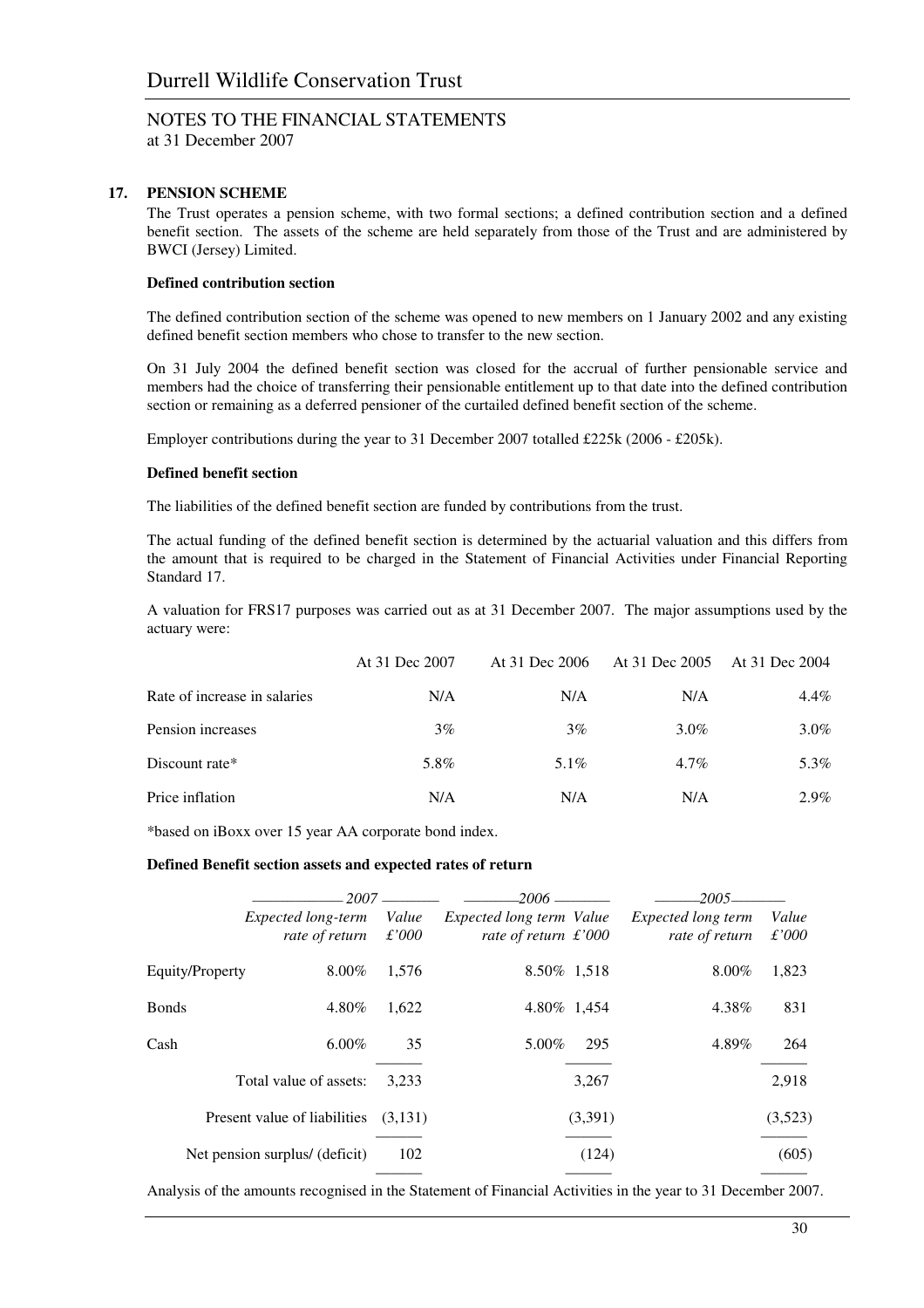# NOTES TO THE FINANCIAL STATEMENTS at 31 December 2007

# **17. PENSION SCHEME (continued)**

| In arriving at incoming/ (outgoing) resources for the year                                                                                                                                               |                     | 2007<br>£'000     | 2006<br>$\pounds'000$ |
|----------------------------------------------------------------------------------------------------------------------------------------------------------------------------------------------------------|---------------------|-------------------|-----------------------|
| Resources expended<br>Current service cost<br>Past service cost<br>Curtailment gain                                                                                                                      |                     | 4                 | 9                     |
|                                                                                                                                                                                                          |                     | $\overline{4}$    | 9                     |
| Net interest<br>Expected return on the Scheme's assets<br>Interest on the Scheme's liabilities                                                                                                           |                     | (213)<br>169      | (192)<br>163          |
| Net interest (credit)                                                                                                                                                                                    |                     | (44)              | (29)                  |
| Total (credit)                                                                                                                                                                                           |                     | (40)              | (20)                  |
| Included as other recognised gains and losses                                                                                                                                                            | 2007<br>£'000       | 2006<br>£'000     | 2005<br>£'000         |
| Actual return less expected return on the Scheme's assets<br>Experience losses arising on the Scheme's liabilities<br>Changes in assumptions underlying the present<br>value of the Scheme's liabilities | (85)<br>(46)<br>316 | 70<br>(13)<br>209 | 276<br>4<br>(311)     |
| Actuarial gain/ (deficit) recognised in other gains and losses                                                                                                                                           | 186                 | 266               | (31)                  |
| Total increase/ (decrease) in funds                                                                                                                                                                      | 226                 | 481               | (29)                  |
| Movement in Surplus/ (deficit) during the year                                                                                                                                                           | 2007<br>£'000       | 2006<br>£'000     | 2005<br>£'000         |
| Deficit in scheme as at 1 January                                                                                                                                                                        | (124)               | (605)             | (576)                 |
| Movement in year<br>Current service cost<br>Contributions<br>Past service costs                                                                                                                          | (4)                 | (9)<br>195        | (2)                   |
| Curtailment gain                                                                                                                                                                                         |                     |                   |                       |
| Other finance income                                                                                                                                                                                     | 44                  | 29                | 4                     |
| Actuarial gain/ (deficit)                                                                                                                                                                                | 186                 | 266               | (31)                  |
| Surplus/(deficit) in Scheme as at 31 December 2007                                                                                                                                                       | 102                 | (124)             | (605)                 |

––––––––––– ––––––––––– –––––––––––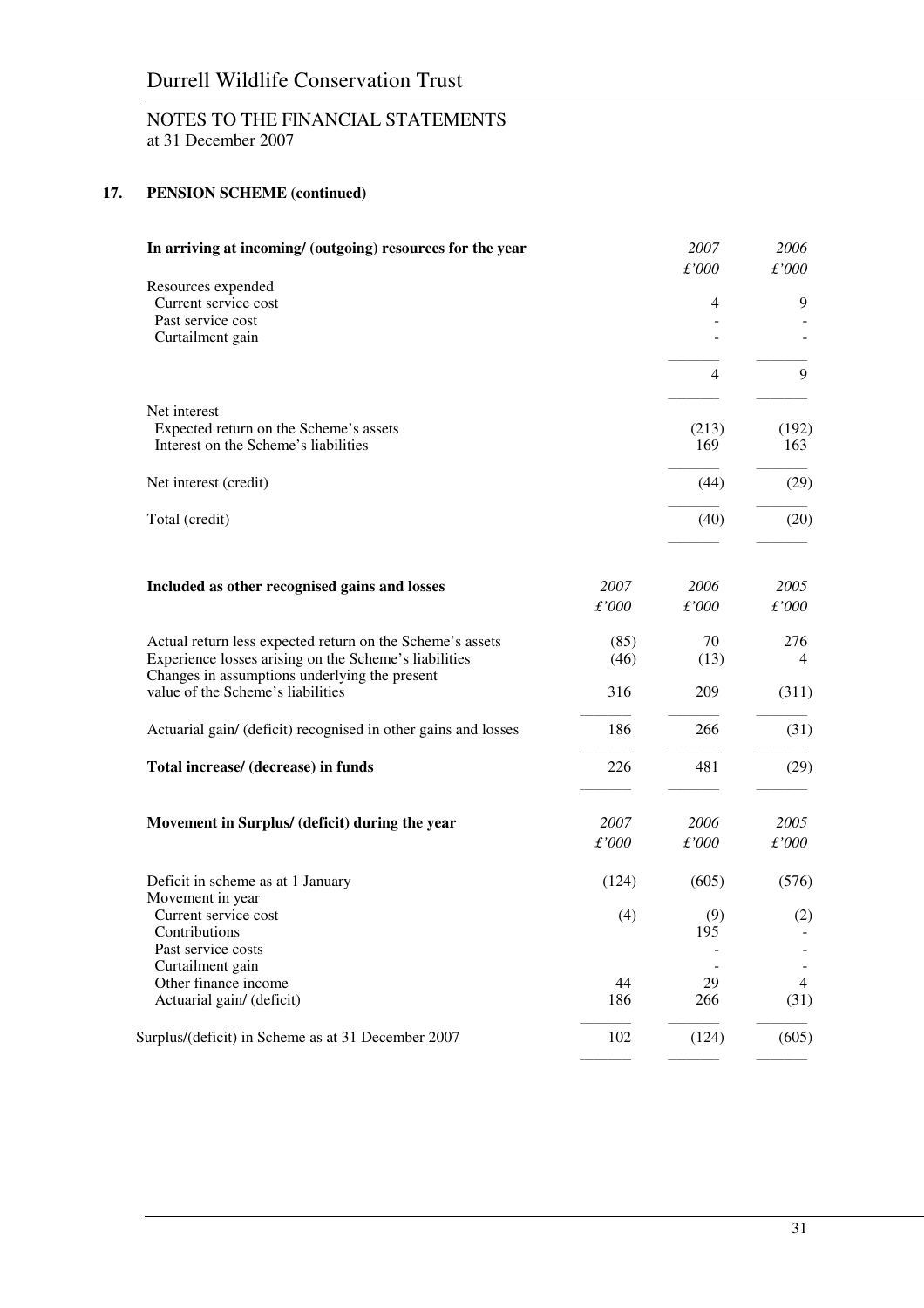# Durrell Wildlife Conservation Trust

# NOTES TO THE FINANCIAL STATEMENTS at 31 December 2007

# **17. PENSION SCHEME (continued)**

| Details of experience gains and losses during the year                      | 2007 | 2006  | 2005  | 2004   |
|-----------------------------------------------------------------------------|------|-------|-------|--------|
| Difference between the expected and actual return<br>on the Scheme's assets |      |       |       |        |
| Amount $\text{£'}000s$                                                      | (84) | 70    | 276   | 297    |
| Percentage of the Scheme's assets $(\%)$                                    | (3%) | $2\%$ | $9\%$ | $9\%$  |
| Experience (losses)/gains on the Scheme' liabilities                        |      |       |       |        |
| Amount $\pounds$ 000s                                                       | (46) | (13)  | 4     | 462    |
| Percentage of the Scheme's liabilities $(\%)$                               | (1%) | $0\%$ | $0\%$ | $12\%$ |
| Total amount recognised in other gains and losses                           |      |       |       |        |
| Amount $(\pounds 000s)$                                                     | 186  | 266   | (32)  | 643    |
| Percentage of the present value                                             |      |       |       |        |
| of the Scheme's liabilities $(\%)$                                          | 6%   | 8%    | (1%)  | 17%    |
|                                                                             |      |       |       |        |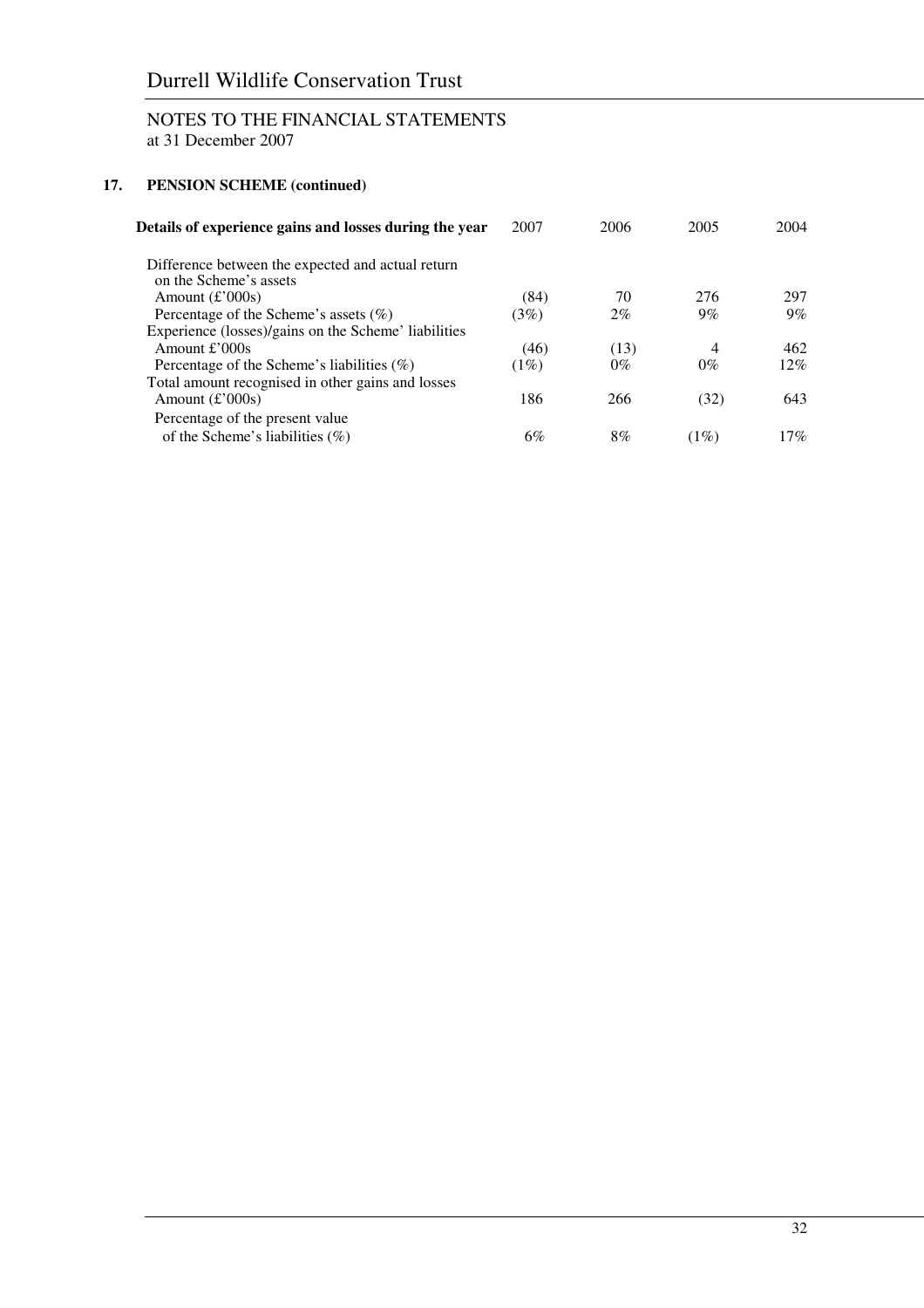# NOTES TO THE FINANCIAL STATEMENTS at 31 December 2007

### **18. CAPITAL ENDOWMENTS**

|                                      | 1 January resources<br>2007 | Balance Incoming | Unrealised<br>and realised<br>investment<br>(losses)/gains | <i>Balance</i><br>31 December<br>2007 |
|--------------------------------------|-----------------------------|------------------|------------------------------------------------------------|---------------------------------------|
|                                      | $\pounds'000$               | $\pounds'000$    | $\pounds'000$                                              | $\pounds'000$                         |
| Whitley ITC Fund                     | 1,275                       | 73               | (73)                                                       | 1,275                                 |
| <b>Electricity Fund</b>              | 22                          |                  |                                                            | 23                                    |
| <b>Rumboll Travel Awards</b>         | 64                          | $\overline{4}$   | (4)                                                        | 64                                    |
| The Venerable Lawrence Ashcroft Fund | 26                          |                  |                                                            | 27                                    |
|                                      | 1,387                       | 79               | (77)                                                       | 1,389                                 |
|                                      |                             |                  |                                                            |                                       |

#### **Whitley ITC Fund**

The Whitley International Training Centre Fund was established by the Whitley Animal Protection Trust with an initial donation of  $£1$  million. The income from this is restricted to covering the operational costs of running the International Training Centre. Gains on investment activities are accumulated as capital and added to the fund to prevent the erosion of the value of the fund through inflation.

#### **Electricity Fund**

The Electricity Fund was established to provide income to be used to pay some of the electricity costs of the Gaherty reptile house.

#### **Rumboll Travel Award Fund**

The Rumboll Travel Award Fund was established during 2001 to fund an annual award to a selected staff member to undertake field conservation to develop their conservation skills.

#### **The Venerable Lawrence Ashcroft Fund**

The Venerable Lawrence Ashcroft Fund was established during 2002, income from which may be used to further the Trust's wildlife conservation mission particularly through support of international programmes.

#### **19. RESTRICTED FUNDS**

The income funds of the charity include restricted funds comprising the following unexpended balances of donations and grants held on trust to be applied for specific purposes.

|                                                  | Movements in funds |           |                          |                |  |
|--------------------------------------------------|--------------------|-----------|--------------------------|----------------|--|
|                                                  | <i>Balance</i>     |           | Expenditure              | <i>Balance</i> |  |
|                                                  | 1 January          |           | Incoming gains, (losses) | 31 December    |  |
|                                                  | 2007               | resources | and transfers            | 2007           |  |
|                                                  | £'000              | £'000     | £'000                    | £'000          |  |
| Gerald Durrell Memorial Fund                     | 196                | 11        | (2)                      | 205            |  |
| Gerald Durrell Chair<br>Weyland Income Fund      | 126                | 8         |                          | 134            |  |
|                                                  | 25                 |           |                          | 26             |  |
| <b>Other International Training Centre Funds</b> | 518                | 64        | (38)                     | 544            |  |
| Other funds                                      | 705                | 930       | (691)                    | 944            |  |
|                                                  | 1.570              | 1.014     | (731)                    | 1,853          |  |

#### **Gerald Durrell Memorial Fund**

The Gerald Durrell Memorial Fund was established to build a capital sum, income from which may be used to provide grants to support the work of graduates of the International Training Centre, Jersey.